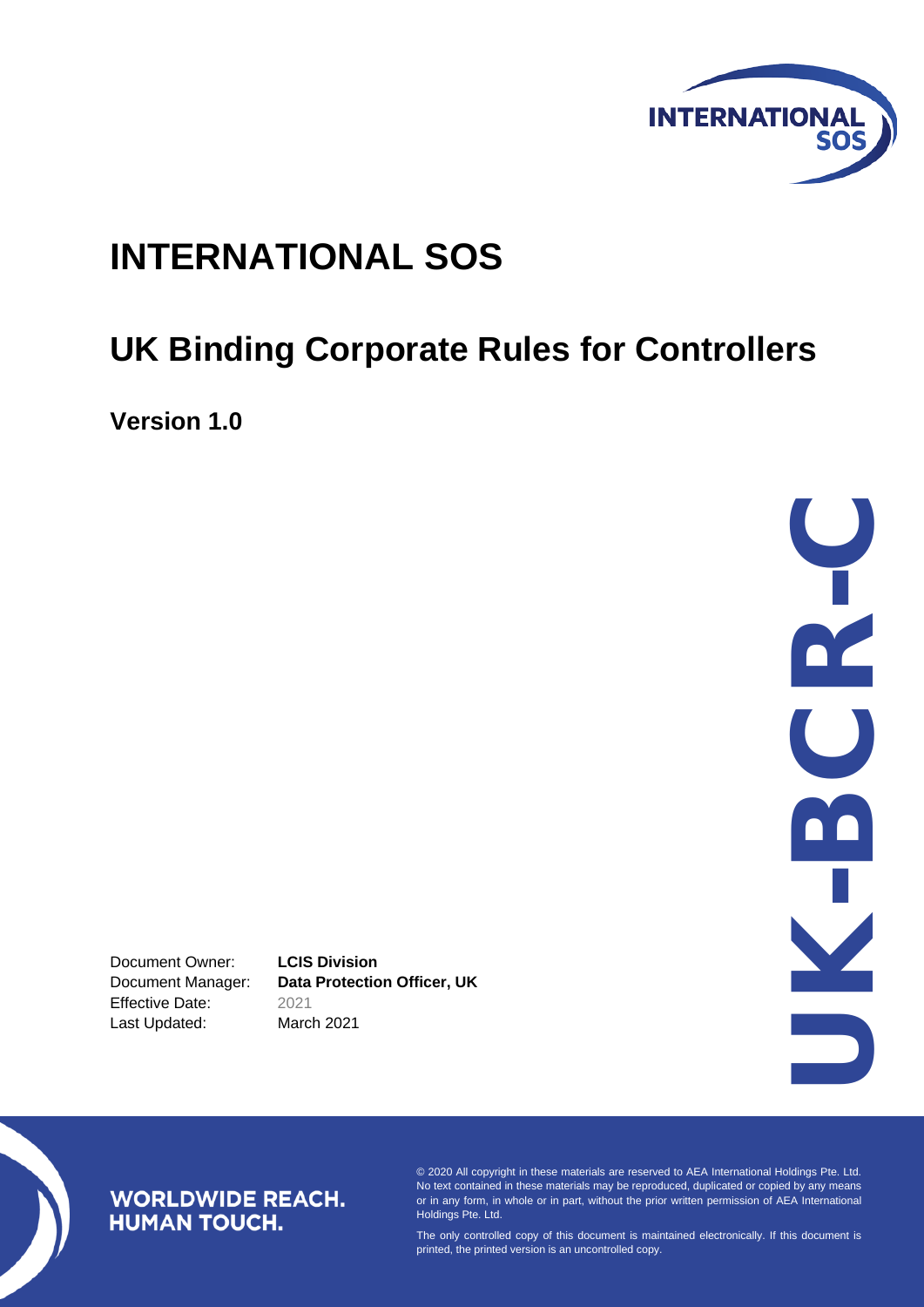

# **TABLE OF CONTENTS**

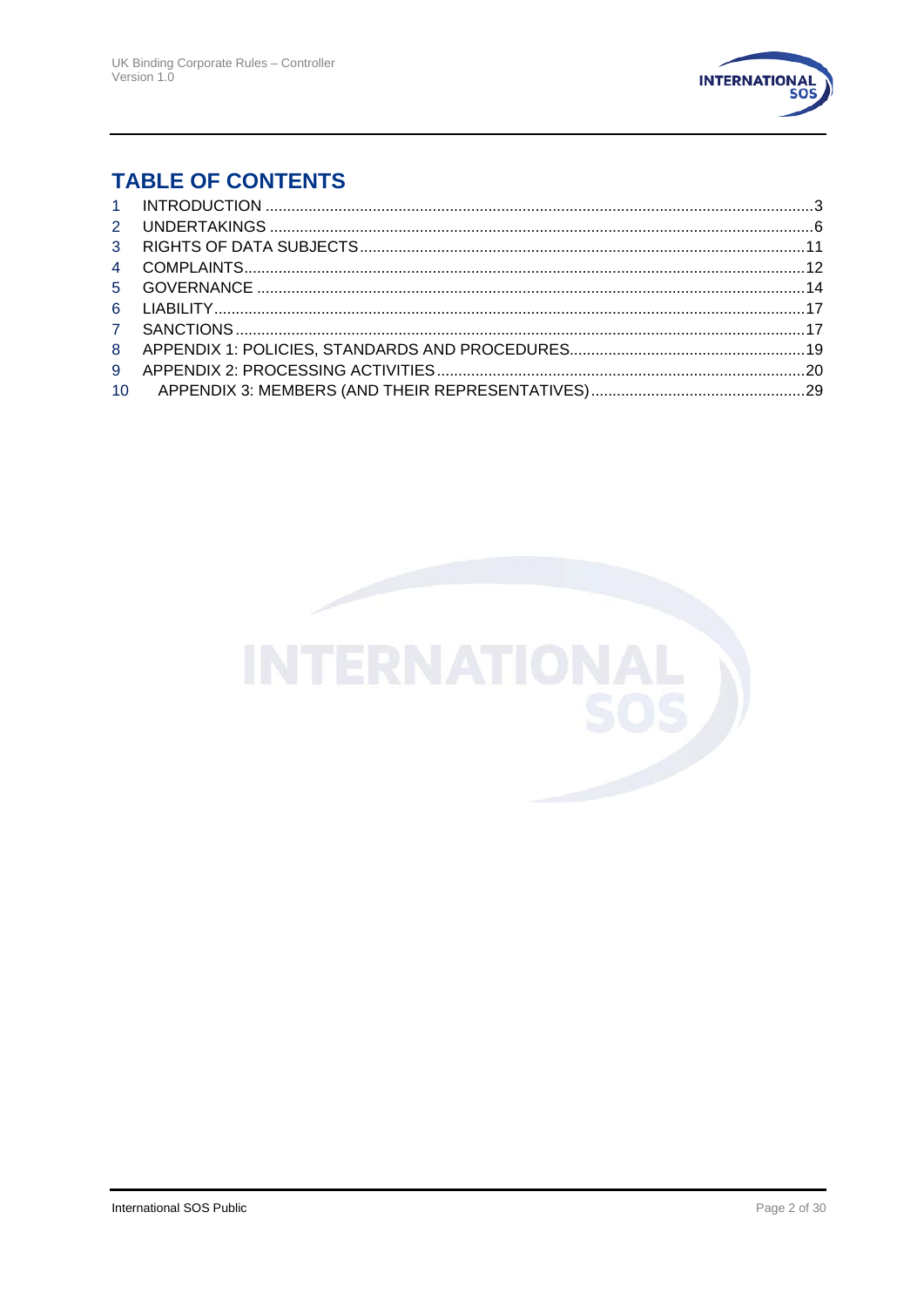

# **1 INTRODUCTION**

International SOS is the world's leading provider of medical assistance, international healthcare and security services. Our mission is to deliver the highest levels of service and customer care to our clients across the world. Our customers entrust us with sensitive personal data such as medical and payment card data. Our reputation and ability to continue serving our customers and comply with applicable regulations is dependent on our ability to ensure the confidentiality, integrity and availability of personal data on one hand, and our commitment to the protection of data subjects' rights on the other.

It is particularly important that data subjects whose personal data are covered by the United Kingdom's Data Protection Act 2018 and the UK GDPR, continue to be able to exercise their rights, whether their data is being processed in the UK or has been transferred to countries that have not been deemed to ensure an adequate level of data protection ("Third Countries") by the European Commission ("EC") prior to the UK's exit from the European Union (and upheld under the UK's own regime), or by UK adequacy regulations after the UK's exit from the European Union.

These UK Binding Corporate Rules ("UK-BCR" or "Rules") are part of the International SOS Data Protection Management Program and function as a legal instrument in accordance with UK GDPR Article 47, safeguarding personal data transferred from International SOS Group entities in the UK acting as Controllers ("Data Exporters"), to other International SOS Group entities in Third Countries, acting as Controllers or Processors ("Data Importers").

The UK-BCR are legally binding and apply to every signatory entity and their employees. They also establish the Data Exporters' liability for breaches caused by Data Importers and confer enforceable rights on all data subjects whose personal data is processed by the UK-BCR Members.

#### **1.1 Definitions**

The terms used in this document have the following meaning and must be interpreted in accordance with the UK GDPR. Any terms not specifically defined here shall have the meaning provided by the UK GDPR.

**AEA**: AEA International Holdings, Pte. Ltd, parent holding company of the International SOS Group;

**UK Binding Corporate Rules or "UK-BCR"**: the personal data protection policies set out in this document, including those referenced and listed in 10 APPENDIX 1: POLICIES, STANDARDS AND PROCEDURES;

**Commissioner:** Information Commissioner's Office (ICO); the UK's independent authority set up to uphold information rights in the public interest, promoting openness by public bodies and data privacy for individuals.

**Controller**: the natural or legal person, the department or any other organisation who determines the purposes and means of the processing of personal data;

**Data Exporters**: International SOS Group entities established in the UK having endorsed these Rules and transferring personal data to another International SOS Group entity, established in a Third Country;

**Data Importers**: International SOS Group entities established in a Third Country, having endorsed these Rules;

**data subject**: an identified or identifiable natural person to whom the UK personal data relates;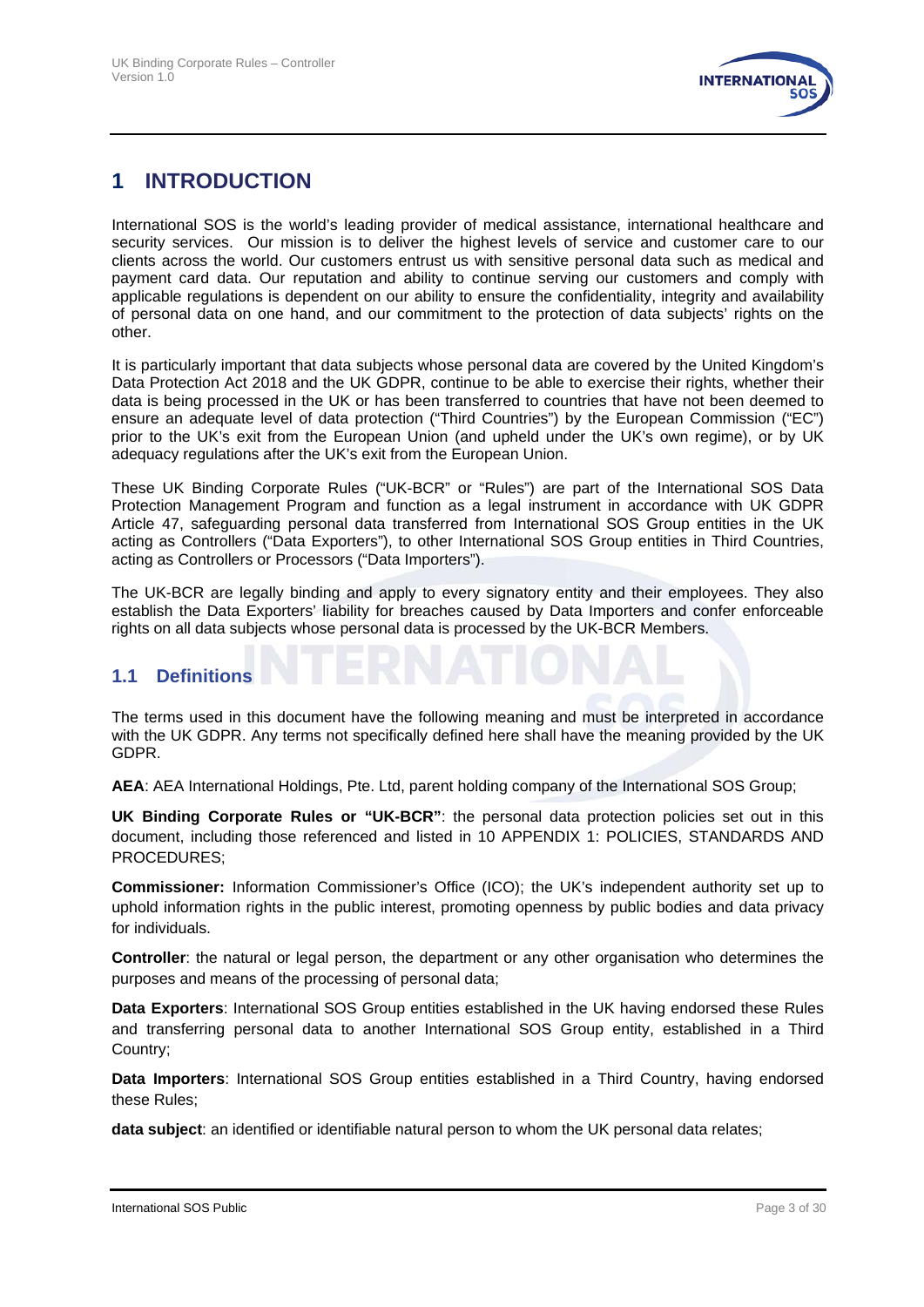

**entity**: a company belonging to the International SOS Group or an establishment of a company belonging to the International SOS Group or any other company in which the International SOS Group has a share of the registered capital regardless the amount of such share;

**UK personal data**: personal data which is processed by a Member and to which the UK GDPR applies;

**UK GDPR**: UK General Data Protection Regulation;

**Inter Group Agreement (IGA)**: contract between a group of associated companies, such as the International SOS Group; the IGA binds UK Members to follow these Rules;

**International SOS Group**: group of companies operating under the International SOS trademark umbrella. The parent holding company is AEA International Holdings, Pte. Ltd ("AEA");

**International SOS Group Privacy Notice**: notice provided at [www.internationalsos.com/privacy](http://www.internationalsos.com/privacy)

**(UK-BCR) Member**: International SOS Group entity, signatory to the Inter Group Agreement ("IGA") which incorporates these Rules;

**personal data**: any information relating to an identified or identifiable natural person ('data subject'); an identifiable natural person is one who can be identified, directly or indirectly, in particular by reference to an identifier such as a name, an identification number, location data, an online identifier or to one or more factors specific to the physical, physiological, genetic, mental, economic, cultural or social identity of that natural person;

**Processor**: any person or organisation who processes personal data on behalf of the Controller;

**processing (of personal data)**: any operation or set of operations in relation to such data, whatever the mechanism used, especially the obtaining, recording, organisation, storage, adaptation or alteration, retrieval, consultation, use, disclosure by transmission, dissemination or otherwise making available, alignment or combination, blocking, deletion or destruction of personal data;

**Responsible Member (UK)**: International SOS Group entity established in the UK, to which the Group has delegated responsible for data protection and acceptance of ultimate liability for any breaches of these Rules by Members (see [1.4\)](#page-4-0);

**Special Category Data**: personal data that is particularly sensitive and, as such, requires additional safeguards to ensure its protection. It includes details that reveal racial or ethnic origin, political opinions, religious or philosophical beliefs, trade union membership; is genetic data, is biometric data for the purposes of uniquely identifying a natural person, is concerning an individual's health, or is concerning an individual's sexual orientation or activity;

**Third Countries**: countries that have not been deemed to ensure an adequate level of data protection ("Third Countries") by the European Commission ("EC") prior to the UK's exit from the European Union (and upheld under the UK's own regime), or by UK adequacy regulations after the UK's exit from the European Union.;

**Third Party**: the natural or legal person, public authority, agency or any other body other than the Data Subject, the Controller, the Processor and the persons who, under the direct authority of the Controller or the Processor, are authorized to process the data;

**Third Party Beneficiary**: a person who benefits from a contract that is made between two other parties. Data Subjects are Third Party Beneficiaries of the UK-BCR without being parties to the agreement.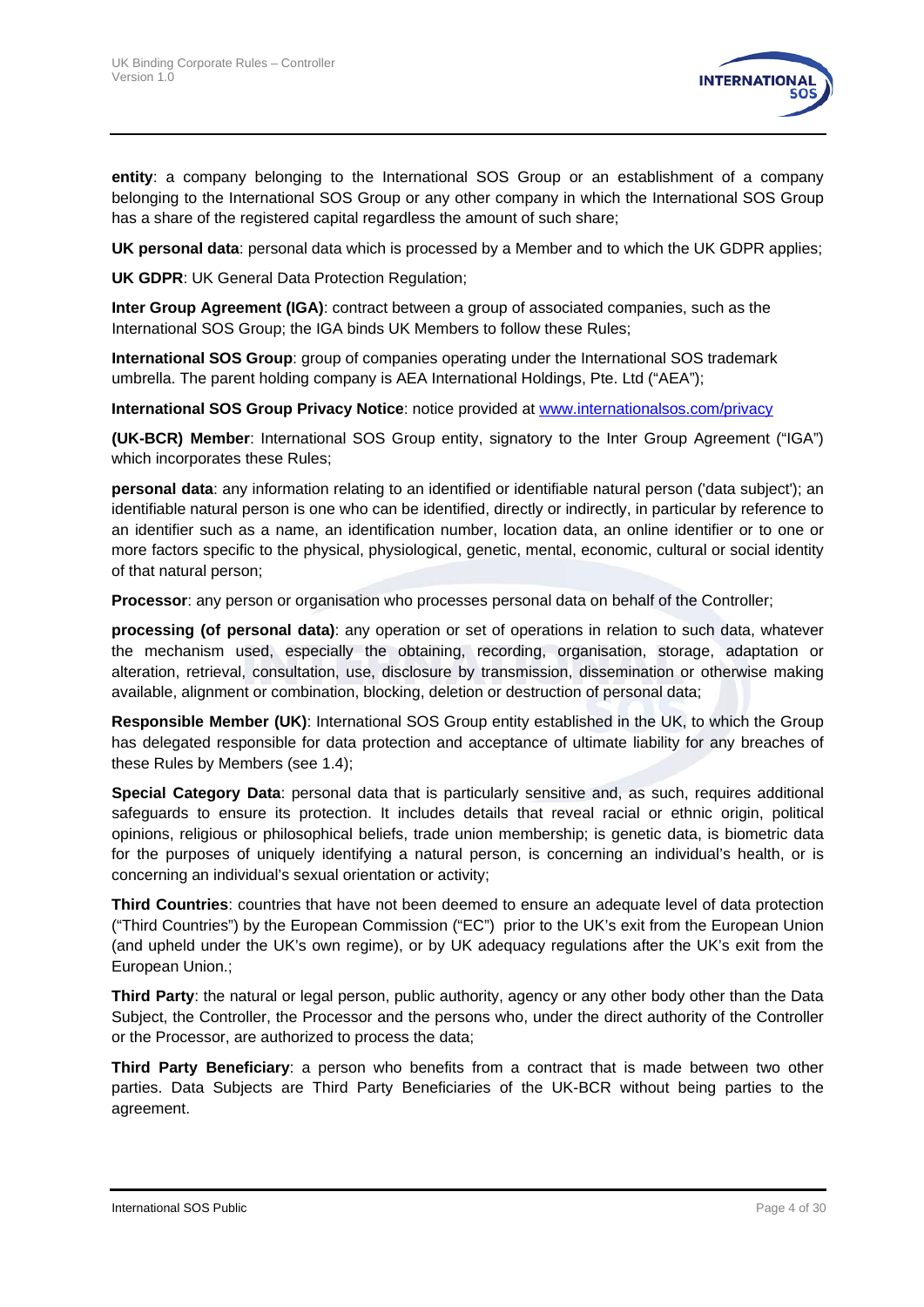

**(UK data) transfer**: communicating, copying, moving or allowing access to personal data via a network (including remotely), or communicating, copying or moving these data from one media to another, to the extent that the data are subject to processing in the recipient country.

#### **1.2 Scope**

These Rules apply to all Members regardless of their location and competent jurisdiction. The Members, their locations and representatives are listed in [11.](#page-28-0)

These Rules apply to all personal data processing activities carried out by the Members where UK personal data is transferred by a Data Exporter acting as Controller in the UK, to a Data Importer acting as Controller or Processor and any further transfer to another Member or Third Party established in a Third Country.

A list of the processing activities concerned is provided in [10.](#page-19-0)

#### **1.3 Endorsement, Duty to Comply and Prevailing Obligations**

By endorsing these Rules via signature of the separate Inter Group Agreement (IGA), Members irrevocably agree to comply, and ensure that their employees comply, with these Rules.

The Members agree to take such measure as may be necessary to ensure that each of them will adjust its processing activities to meet the requirements of these Rules.

In the event these Rules are not complied with, data subjects shall have recourse to the Commissioner.

The provisions in these Rules are in addition to any other obligations relating to personal data under applicable data protection and privacy laws. Where such laws provide a higher protection for data subjects, they will prevail over these Rules.

#### <span id="page-4-0"></span>**1.4 Member with Delegated Responsibility ("Responsible Member (UK)")**

- 1.4.1 To the extent that the International SOS Group's parent company AEA International Holdings, Pte. Ltd. ("AEA") is incorporated in Singapore, thus established outside the UK, responsibility for data protection is accepted by **International SOS (Assistance) UK** ("Responsible Member (UK)").
- 1.4.2 Further details about how the governance structure implemented by AEA supports the Responsible Member (UK) in carrying out its duties and the nature and extend of liability and indemnification are provided in 5 GOVERNANCE, [6](#page-16-0) [LIABILITY](#page-16-0) and the IGA.
- 1.4.3 The Responsible Member (UK) shall ensure
	- the proper implementation of the Rules;
	- monitoring and enforcing compliance of each Member [\(5.2](#page-14-0) [Monitoring Compliance](#page-14-0) and [7](#page-16-1) [SANCTIONS\)](#page-16-1) and management of any breaches in accordance with the applicable International SOS Policies and Procedure;
	- review of the Rules at least annually, keeping them updated, and communicate updates to the Members and the Commissioner [\(5.3\)](#page-15-0);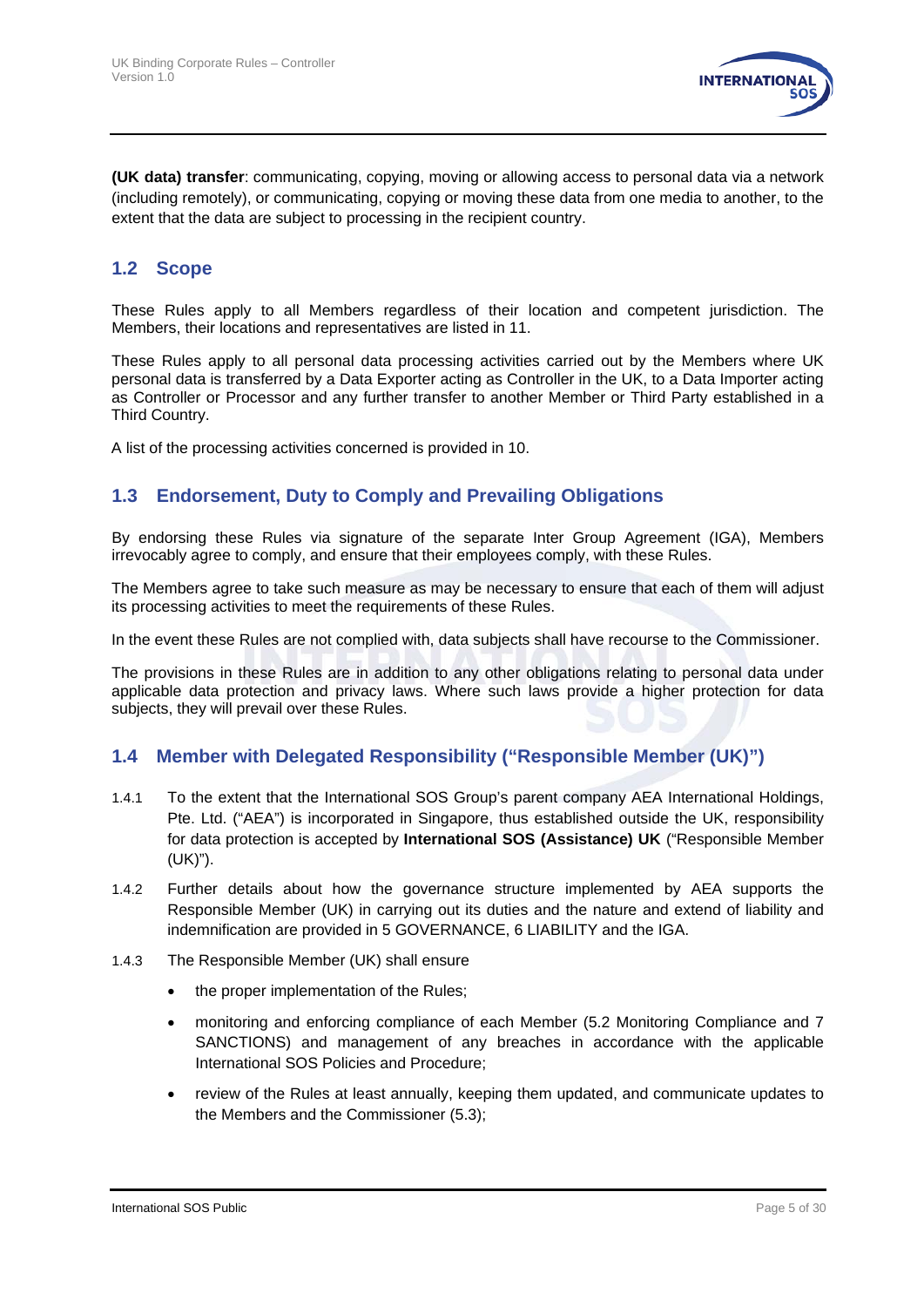

- that it provides general information on any requests to share personal data received from law enforcement or other state security bodies to the Commissioner (e.g. number of applications for disclosure, type of data requested, requester if possible, etc.) where it was prohibited to notify the Commissioner of such requests at the time;
- that transfers of personal data to any public authority are limited and proportionate and never indiscriminate;
- that the Rules, or a public version of the Rules, are easily accessible to the data subjects whose personal data are processed by Members by publishing them alongside the International SOS Group Privacy Notice.
- 1.4.4 A Data Protection Officer (DPO), Europe [\(11.3.2\)](#page-28-1), shall be appointed by AEA in accordance with UK GDPR Art.37 to represent the Responsible Member (UK) and with responsibility to monitor compliance with the Rules.
- 1.4.5 The Responsible Member (UK) shall be the prime contact for other Members and the Commissioner in relation to the UK-BCR.
- 1.4.6 If the legislation of a Third Country would prevent a Member from fulfilling its obligations under these Rules and the IGA, the Responsible Member (UK) shall undertake a risk assessment considering the nature and context of the processing, as well as the categories of data subjects and personal data processed and provide recommendations accordingly. If the risk cannot be reduced to an acceptable level, the Responsible Member (UK) shall notify the Commissioner.
- 1.4.7 Should a Member receive a request to disclose UK personal data from a law enforcement agency or other state security bodies, they should immediately inform the Data Exporter and the Responsible Member (UK). The Responsible Member (UK) should notify the Commissioner and, where applicable, the Controller about the request, including information about the data requested, the requesting body, and the legal basis for the disclosure. Should such a notification be prohibited by law, to preserve the confidentiality of an investigation, the Responsible Member (UK) or the applicable Member, in concert with the International SOS Chief Data Protection Officer and Privacy Team, shall use their best efforts to obtain the right to waive this prohibition, fully or partially, so as to be able to share as much information as possible with the Commissioner and if requested by the Commissioner, provide information to demonstrate what actions it has taken under this section (unless this would also be prohibited by law).

# **2 UNDERTAKINGS**

#### **2.1 Undertakings Given by All Members**

#### 2.1.1 **Data Protection Policy**

All Members shall process personal data only in accordance with International SOS Group Policies, adopted Standards and Procedures listed in [8.](#page-18-0) In particular, they must adhere to the principles and meet the obligations set out in the International SOS [Data Protection Policy:](https://www.internationalsos.com/-/media/corporate/files/documents/policies/policy_dataprotection.pdf)

- **Accountability**
- Purpose Limitation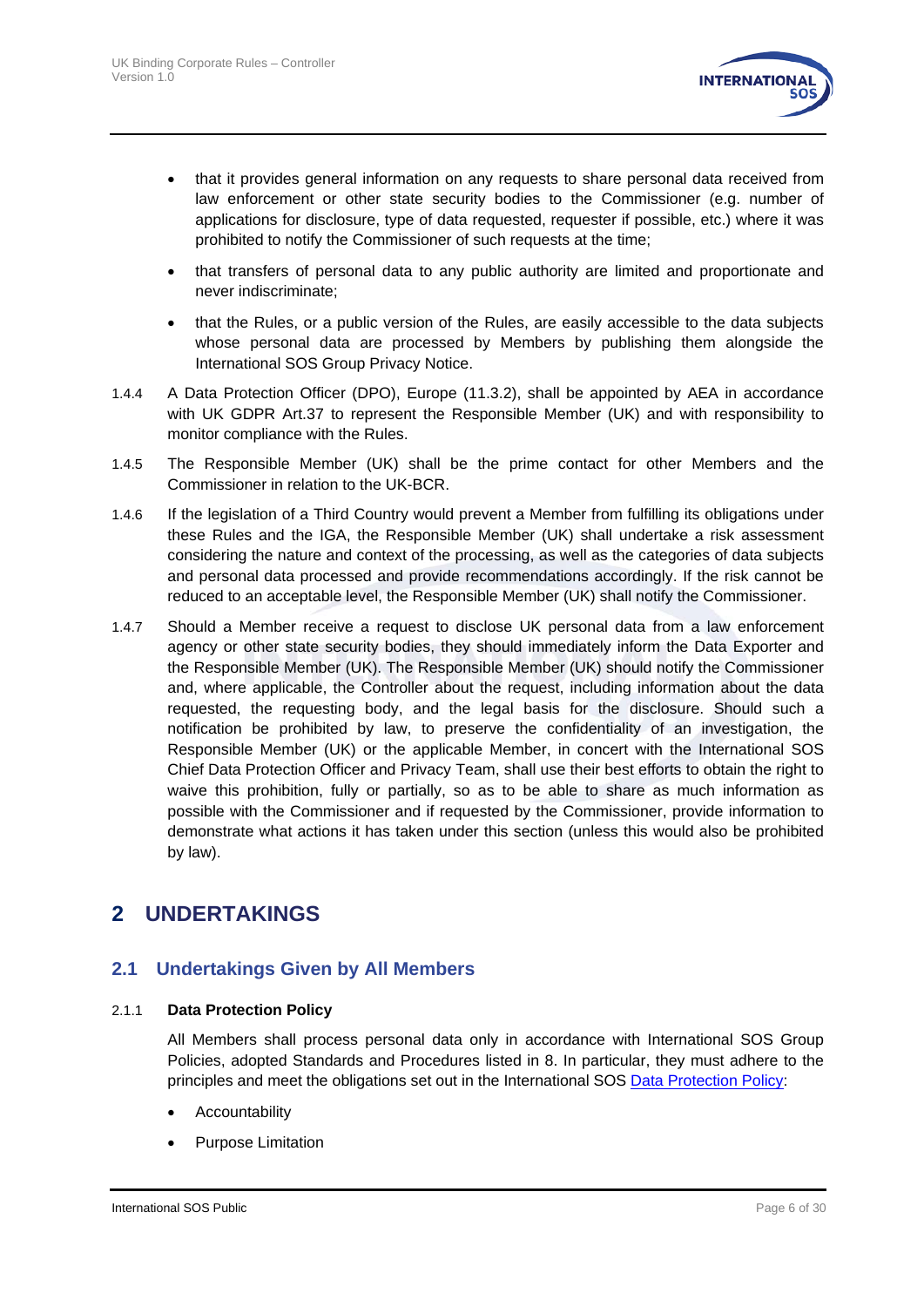

- Lawfulness, Transparency and Fairness
- Data Minimisation and Accuracy
- Retention and Destruction
- Security
- Data Subject Rights
- Challenging Compliance and Complaints
- "Data Protection by Design and Default" Data Protection Impact Assessments.

#### 2.1.2 **Accountable Manager**

Each Member shall appoint an individual, usually the General Manager, in charge of ensuring adherence with these Rules, and a Data Protection Expert, supporting the administrative aspects of monitoring compliance, and communicate this information to the Responsible Member (UK).

In countries where the law requires the appointment of a Data Protection Officer with specific responsibilities, the Accountable Manager shall appoint a suitable person to the role in concert with the Chief Data Protection Officer and Privacy Team.

#### <span id="page-6-0"></span>2.1.3 **Security**

Members shall implement appropriate technical and organisational measures, with regard to the nature of the data and the risks of the processing, to preserve the security of the data and, in particular, prevent their alteration and damage, or access by non-authorised parties. This shall include the conclusion of contracts between Data Exporters and Importers that include International SOS standard Information Security clauses and, where the Importer acts as Data Processor, Data Processing Agreement. Members shall implement such measures in compliance with the International SOS Data Protection Policy, Information Security Policy, Contracts Policy, Data Retention, Archiving and Destruction Policy and any other applicable Group Policies.

#### <span id="page-6-1"></span>2.1.4 **Data Breaches**

Members shall notify all personal data breaches without undue delay in accordance with the International SOS Data Breach Contingency Plan to ensure timely risk assessment by the responsible legal team and notification to the Commissioner and the data subject(s) where required. Records stating basic facts about personal data breaches, associated risk assessments and mitigating and remedial actions taken shall be maintained in the International SOS incident reporting system and made available to the Commissioner if requested.

#### 2.1.5 **Data Subject Complaints, Claims and Requests**

The Member receiving any data subject complaint or claim is in principle responsible for handling any communication with the data subject unless in a specific case the affected Member and the responsible Data Protection Officer or the Privacy Team agree otherwise.

Data subject rights requests are managed by the Privacy Team in accordance with the Data Subject Rights Requests Procedure. Members shall direct such requests in accordance with the procedure and, where required, support the fulfilment in a timely and proactive manner.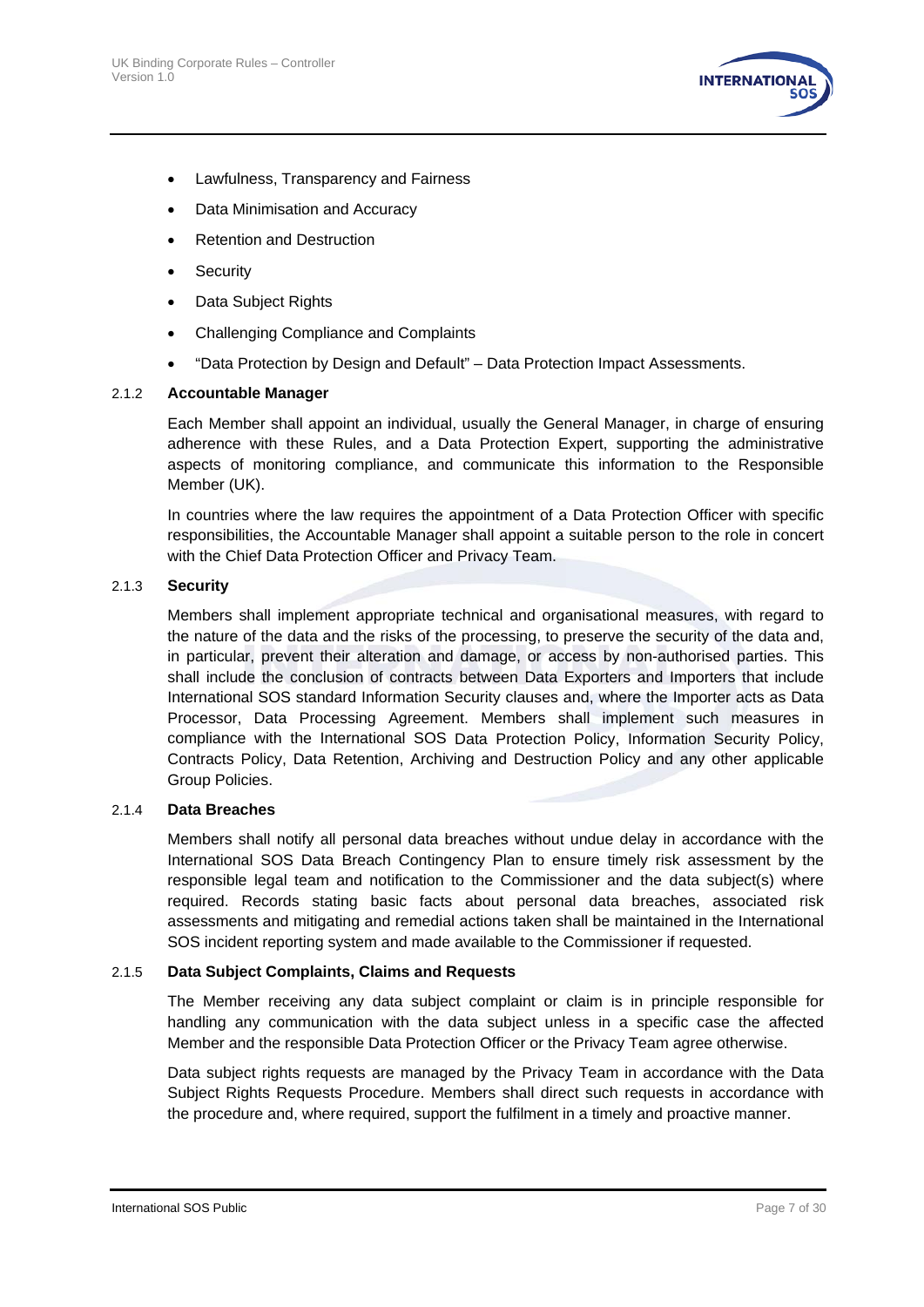

#### 2.1.6 **Records of Processing**

Members shall at all times maintain complete and accurate records of their personal data processing activities within the processing register provided by the International SOS Group. Such records must include the following information:

- the name of the Member and of the employee tasked with overseeing the processing activity and who is responsible to keep the record updated,
- the name and contact details of the responsible data protection officer;
- the categories of data subjects and of types of personal data concerned;
- the purposes of the processing;
- the data retention limits:
- a general description of the technical and organisational security measures implemented.
- the categories of recipients to whom the personal data is transferred or who have access to the personal data;
- description of the data asset(s) used to receive, store, transfer and otherwise process the personal data
- identification of any vendor(s) undertaking part or all of the personal data processing on behalf of the Member, the Third-Party risk assessments completed in relation to the processing and the agreements entered into with such vendors;
- identification of all countries that the personal data may be transferred to and what safeguards have been implemented.

#### 2.1.7 **Data Protection Impact Assessment**

Members shall undertake Data Protection Impact Assessments in relation to any new "High Risk" personal data processing they intend to implement or when an intended change to an existing processing activity, may lead to a high risk to data subjects' rights and freedoms.

Transfers of UK personal data to Third Countries shall automatically trigger a Data Protection Impact Assessment.

Members shall develop treatment plans and carry out actions to address any risks identified in the process, as well as undertaking annual reviews of the continued appropriateness and efficacy of the risk treatment.

#### 2.1.8 **Training and Awareness**

Members shall ensure that their employees and processors that have permanent or regular access to personal data, are involved in the collection of personal data or in the development of tools used to process personal data, complete appropriate general and role-specific training and, at a minimum, the International SOS Group mandatory annual Compliance E-Learning.

Members shall inform their staff of the binding nature of the content of these Rules, of the means to comply by providing relevant procedures, and of the disciplinary measures that may be taken in case of failure to comply. This can be accomplished via the completion of the Compliance E-Learning which requires acknowledgement that the Data Protection Policy and UK-BCR have been read and consequences of non-adherence understood.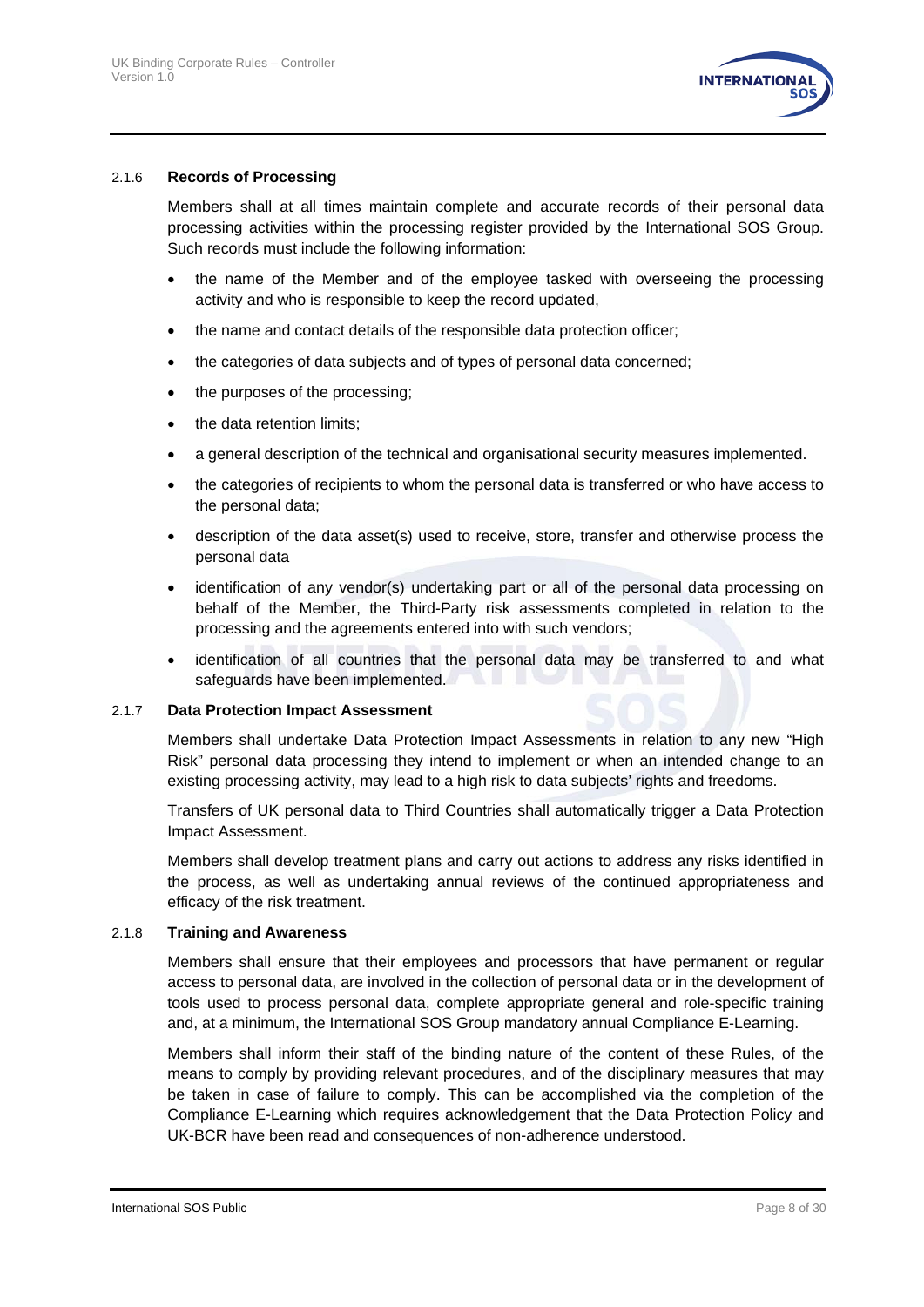

#### 2.1.9 **Participation in Audits**

Members shall actively participate in the internal and external audits undertaken to ascertain compliance with these Rules in accordance with [5.2](#page-14-0) [Monitoring Compliance.](#page-14-0) They shall develop Non-Compliance Corrective Action (NCCA) plans in response to any findings, take action accordingly and confirm their effectiveness in addressing the non-conformities. The current status of NCCA shall be made available to the Responsible Member (UK), DPO, UK and Privacy Team on request.

#### 2.1.10 **Mutual Cooperation**

Members shall co-operate and support each other to provide timely and comprehensive privacy notices to data subjects and to appropriately manage any request, complaint or claim from data subjects in accordance with [3](#page-10-0) RIGHTS OF DATA [SUBJECTS](#page-10-0) and [4](#page-11-0) [COMPLAINTS](#page-11-0) and any investigations or other actions by the Commissioner.

#### 2.1.11 **Cooperation with the Commissioner**

Members shall co-operate with, provide their processing records to, and submit their personal data processing activities and risk assessments to audits on request from the Commissioner. They shall collaborate with the Responsible Member (UK), DPO, UK and Privacy Team to comply with advice received from the Commissioner in relation to the Rules.

#### <span id="page-8-1"></span>2.1.12 **Regulatory Obligation Impacting Compliance / Requests for Disclosure**

If a Member considers that the legislation applicable to it would prevent it from complying with the Rules or the IGA or have a substantial adverse effect on the protections provided by these Rules or the IGA, the Member shall notify the Responsible Member (UK), DPO, UK and the Chief DPO, unless this would be prohibited by a law enforcement authority or state security body, for example where secrecy is required to preserve the confidentiality of a law enforcement investigation (a "secrecy requirement").

#### <span id="page-8-0"></span>**2.2 Undertakings Given by Members as Data Exporters**

#### 2.2.1 **Continuous Compliance with UK GDPR and UK-BCR**

The Data Exporters warrant that their processing, including the transfer itself, of the personal data has been, is and will continue to be carried out in compliance with the International SOS Data Protection Policy and these Rules, thus continuing to assure the adequate level of protection of rights and freedoms afforded to data subjects under the UK GDPR.

#### 2.2.2 **Assessment of Third Country Regulations**

In particular, they shall transfer personal data to a Data Importer only if, having taken due account of the specific context of the transfer and intended processing, the laws to which the Data Importer is subject, and considering any supplemental safeguards to those specified in these Rules (including technical and organisational measures), they have deemed that the laws of the Third Country in which the Importer is established and/or processes the personal data do not prevent their compliance with the Rules.

#### <span id="page-8-2"></span>2.2.3 **Informing Data Subjects of Transfers**

The Data Exporters shall ensure that data subjects are made aware of the transfer of their data to a Third Country, and of these Rules safeguarding such transfer, by way of providing a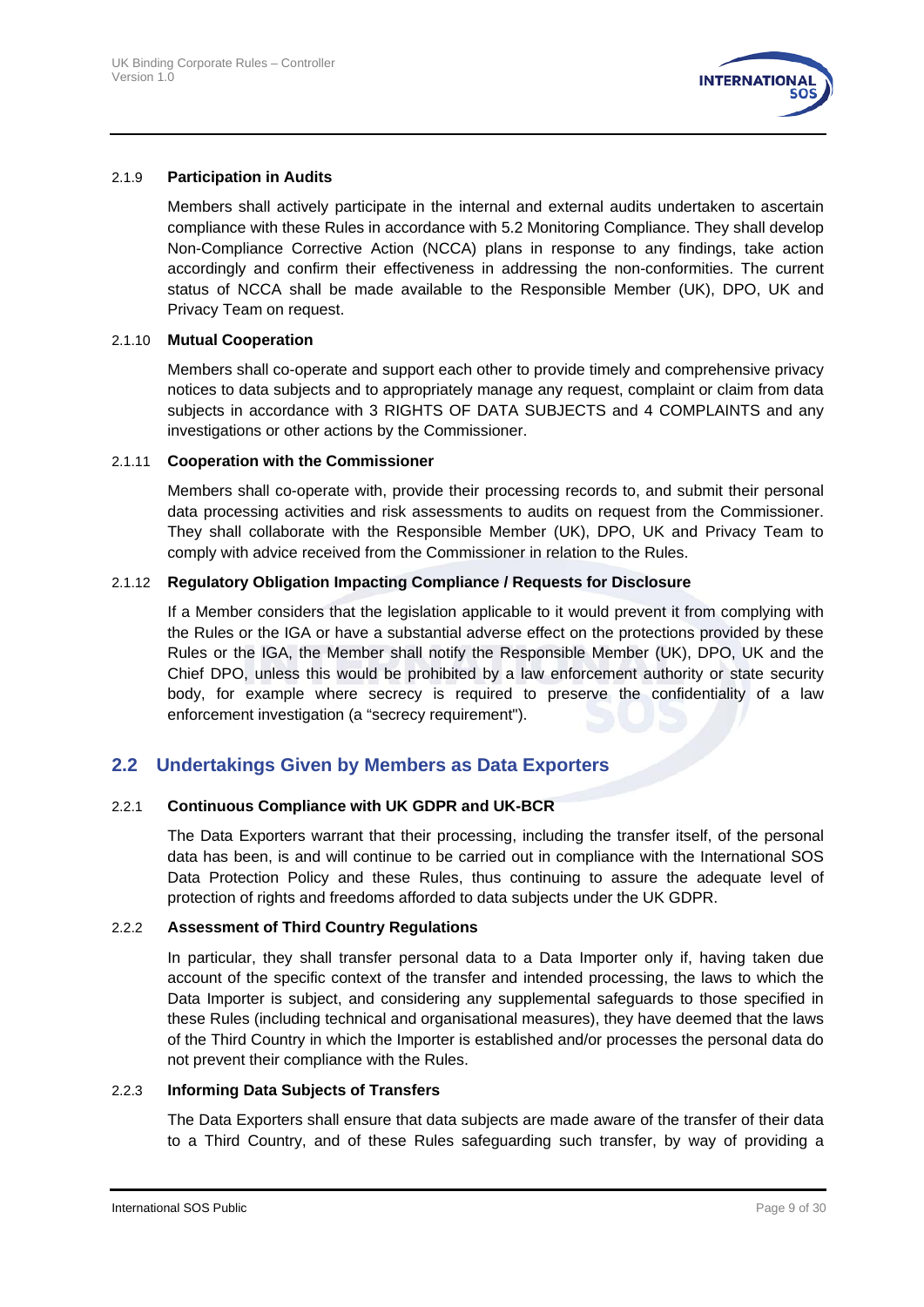

privacy notice and/or linking to the International SOS Group Privacy Notice and including this information there.

#### **2.3 Undertakings Given by Members as Data Importers**

#### 2.3.1 **Absence of Regulatory Obligation Impacting Compliance**

Data Importers warrant that at the time of their endorsement of these Rules, having taken due account of the specific context of the processing, the laws to which they are subject in the country in which they are established and/or process the personal data, and considering any supplemental safeguards to those specified in these Rules (including technical and organisational measures), they have no reason to believe that the applicable laws prevent them from fulfilling their obligations under the Rules.

#### 2.3.2 **Purpose Limitation**

Data Importers undertake to process the personal data transferred in accordance with the intended purpose at the time of collection and consequently to process personal data only in a manner compatible with the purpose of the transfer.

#### 2.3.3 **Meeting Conditions for Further Transfers**

Data Importers shall only process and transfer personal data to another Importer if the conditions set out in [2.2](#page-8-0) are fulfilled.

<span id="page-9-0"></span>Prior to any onward transfers to recipients that are not Members, Data Importers shall ensure that

- by way of the International SOS Group's third-party risk assessment process it has been ascertained that the recipient will have in place appropriate technical and organisational measures, equivalent to those provided by the Members;
- they conclude a contract with the recipient that include the standard International SOS Information Security clauses or equivalent, specifying the security measures taken by the entity to which the transfer is made;

#### 2.3.4 **Safeguarding Transfers to Third Countries**

When a further transfer is made, so that processing of the personal data will take place in a Third Country, the Data Importer shall ensure that the personal data is adequately protected in accordance with Art. 45 of UK GDPR or where appropriate, implement appropriate safeguards with the recipient in accordance with UK GDPR Art. 46, such as Standard Contractual Clauses. Any exemption to this, applying one of the derogations set out in UK GDPR Art. 49, must be exceptional and ad hoc in nature and shall require prior approval on a case-by-case basis by the Responsible Member (UK).

#### **2.4 Additional Undertakings Given by Members as Data Importers and Processors**

#### 2.4.1 **Data Processing Agreements**

Any sub-processing approved by the Data Exporter shall be carried out only in accordance with the standard terms provided in the International SOS Data Processing Agreement.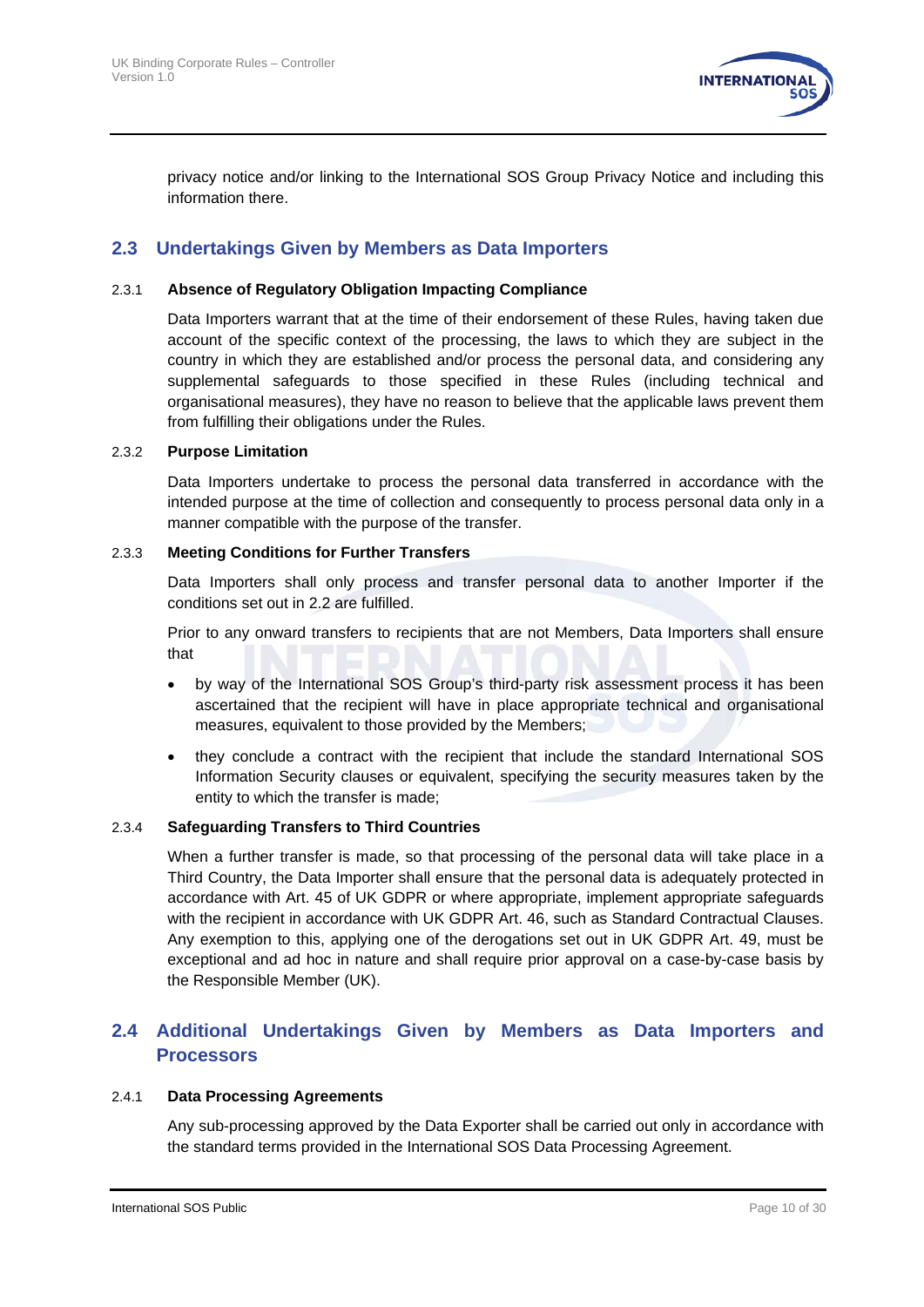

#### 2.4.2 **Conditions for Engaging Sub-Processors**

The Data Importer acting as Processor may transfer the personal data to any sub-processor, on the condition that the Data Exporter has been informed and consents to this. The Data Exporter's consent to this sub-processing shall be recorded in the service agreement or Data Processing Agreement between the Data Exporter and Importer. The agreement shall specify that any sub-processor must be bound by an obligation to comply with these Rules. The Rules shall either be attached to or linked to in the agreement.

#### 2.4.3 **Change of Sub-Processors or Processing Locations**

The Processor must inform the Data Exporter of any planned change involving the use of sub-Processors, prior to the transfer of personal data to any new sub-Processor and/or location. The Data Exporter may oppose the planned change and/or terminate the Service Agreement entered into with the Processor, in accordance with the provisions of the agreement.

# <span id="page-10-0"></span>**3 RIGHTS OF DATA SUBJECTS**

#### 3.1.1 **Accessibility of UK-BCR and Information about Transfers**

The UK-BCR or a public version of the UK-BCR shall be published alongside the International SOS Group Privacy Notice so as to be easily accessible to data subjects.

The International SOS Group Privacy Notice shall include information about the purpose of any transfer of personal data to Third Countries, identity of the recipient(s), and the nature and location of the processing carried out by the recipient.

#### 3.1.2 **Enforcement and Recourse for Third Party Beneficiaries (Data Subjects)**

As Third Party Beneficiaries, data subjects can enforce their rights in relation to any breaches of these Rules.

Specifically, data subjects have the right to:

- be informed, access their personal data, ask for rectification or erasure, restrict or object to processing and data portability.
- claim enforcement of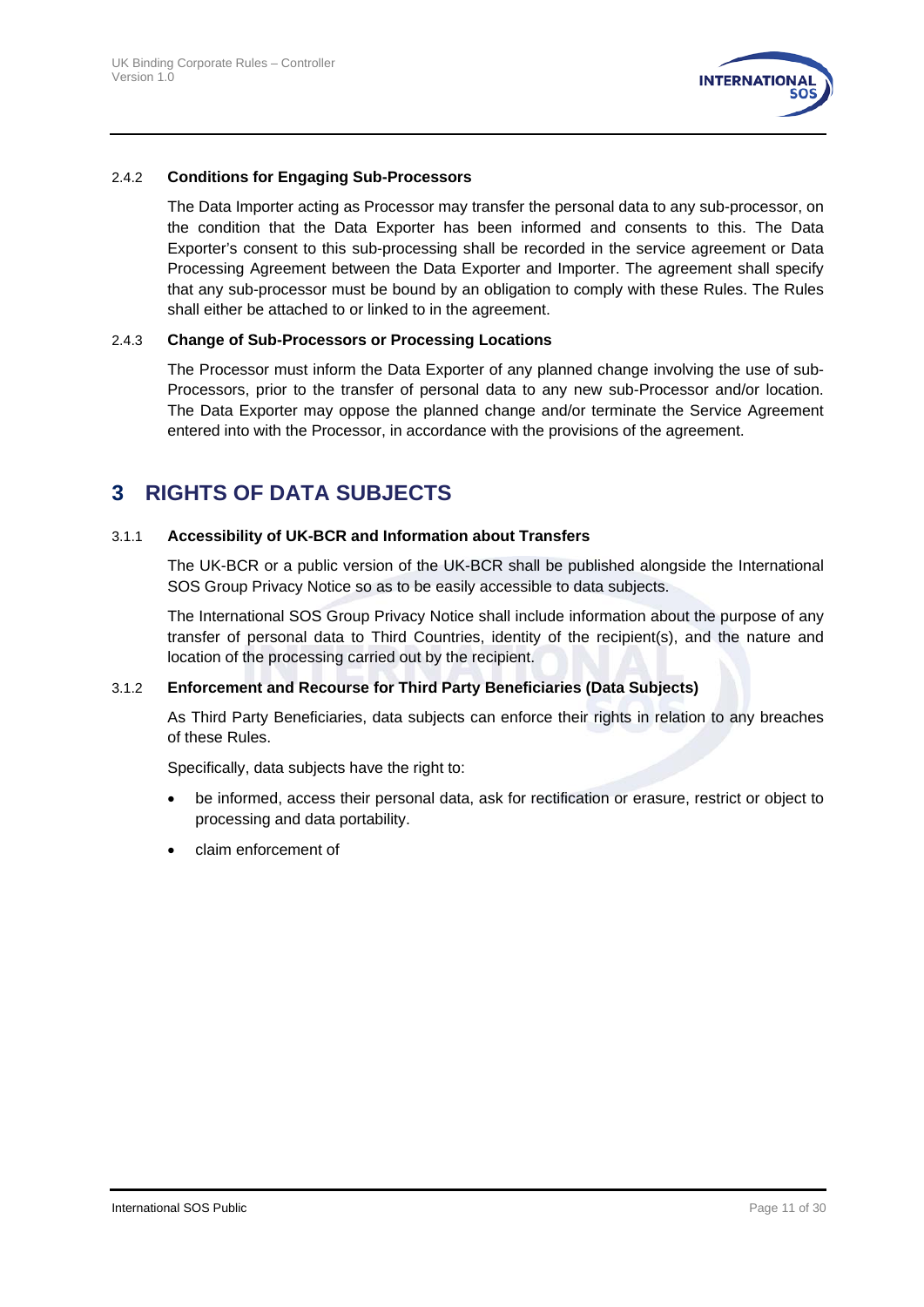

- o Data Protection Principles as set out in the International SOS Data Protection Policy (2.1.1)
- o the security and confidentiality obligation [\(2.1.3\)](#page-6-0);
- o the obligation for the Members to immediately inform the Responsible Member (UK) if the legislation applicable to it may prevent it from fulfilling its obligations under these Rules [\(2.1.7\)](#page-8-1);
- o Members' duty to cooperate with each other (2.1.5) and/or with the Commissioner (2.1.8);
- o the Obligation not to make onward transfers outside the group without informing the data subjects and without entering into an appropriate agreement with the entity [\(2.2.3](#page-8-2) and [2.3.4\)](#page-9-0);
- o accessibility of the UK-BCR (3.1.1)
- o their right to complain (4)
- $\circ$  their right to seek other means of recourse and compensation [\(4.5\)](#page-12-0)
- obtain, when they have suffered damage as a result of unlawful processing or any act incompatible with these Rules a correction of the actions or inactions that violated the Rules and, if appropriate, compensation for damage suffered.
- apply to the Commissioner and/or refer the matter to the competent courts, in accordance with [4.6](#page-13-0) for all violations of these Rules and their rights as specified herein.

# <span id="page-11-0"></span>**4 COMPLAINTS**

#### **4.1 Procedure**

- 4.1.1 Data subjects may lodge a complaint about unlawful processing or an act relating to them that is incompatible with these Rules, by following the guidance provided in the International SOS Group Privacy Notice.
- 4.1.2 If a complaint is received by a Member through any other means, they shall acknowledge receipt of the complaint, follow their usual complaints procedure, and involve the responsible Data Protection Officer, Legal Team or Privacy Team to investigate and resolve any dispute within a reasonable timeframe as set out below.
- 4.1.3 If a complaint relates to a previously unidentified data breach or a breach of these Rules, it shall also be managed in accordance with the Data Breach Contingency Plan and applicable incident management procedures as described in [2.1.4.](#page-6-1)

#### **4.2 Directing Complaints**

4.2.1 Before any personal data is released to the complainant, their identity or their authorisation to act on the data subject's behalf must be confirmed.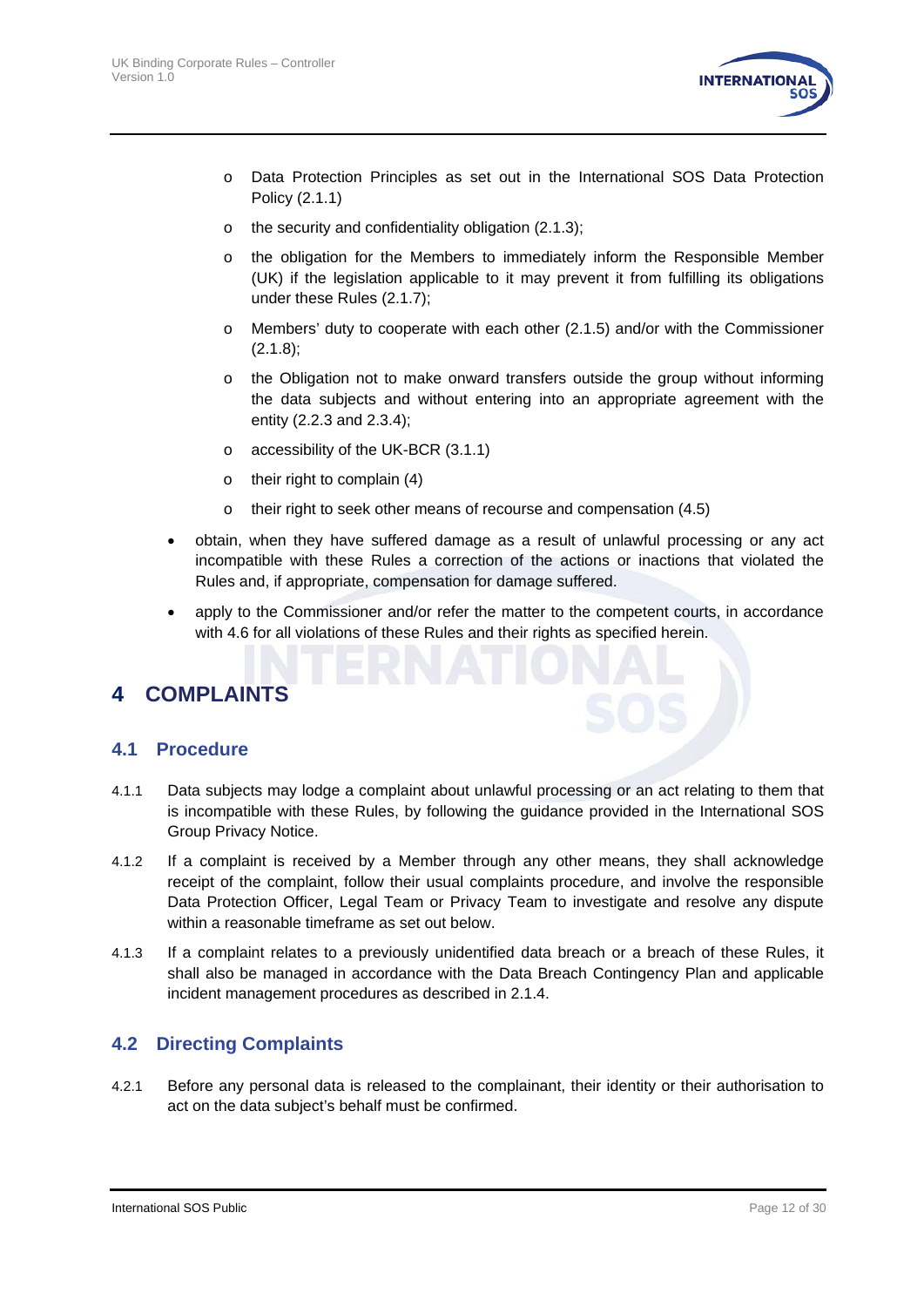

- 4.2.2 All complaints shall be sent in a timely manner to the Member responsible for the processing in question, who shall be responsible for handling them in accordance with these Rules.
- 4.2.3 In the event that the data subject is unable to receive a satisfactory response from the Member because it is no longer an operating entity, ceased to legally exist or has become insolvent, without all of its obligations having been transferred by contract or by the effects of the law, to its legal successor, the entity in claim shall handle the data subject's claim or complaint in accordance with these Rules.

#### **4.3 Timely Resolution of Complaints**

- 4.3.1 Upon receipt of a complaint, and no later than within five business days, the data subject should receive an acknowledgement of receipt together with the following:
	- the identity of the entity and/or employee in charge of handling the complaint;
	- the approximate length of time required to handle the complaint, or an immediate answer, or a request for additional documents.
- 4.3.2 The data subject shall be kept informed of the progress of the review of the complaint.
- 4.3.3 Complaints should be fully addressed without undue delay and a response sent to the data subject within 30 calendar days of the date of receipt or from when the identity of the data subject has been verified. In some cases of greater complexity, this period may be extended by a further two months. The data subject shall be informed if an extension is required before the initial 30 days have elapsed.
- 4.3.4 At the end of the review, the data subject shall be informed:
	- whether the complaint has been found to be justified or is dismissed;
	- of the proposed solution and available remedies;
	- of other means of recourse as described in [4.5](#page-12-0) and 4.6.

#### **4.4 Role and Autonomy of the Person in Charge of the Investigation**

- 4.4.1 The designated individual is responsible for:
	- managing complaints lodged by data subjects;
	- where applicable, opening an investigation to gather and review the facts.
- 4.4.2 The individual designated to manage the complaint and find a solution to the dispute shall act with independence, neutrality and impartiality in the exercise of his or her mission. They must help the data subject and the Member concerned to find a solution.

#### <span id="page-12-0"></span>**4.5 Other Means of Recourse**

4.5.1 If a data subject is not satisfied with the manner in which their request, complaint or claim has been processed or if no answer is given within the time limits stated, they may contact the DPO, UK at [dpo.europe@internationalsos.com](mailto:dpo.europe@internationalsos.com) or Chief DPO at [dpo@internationalsos.com.](mailto:dpo@internationalsos.com)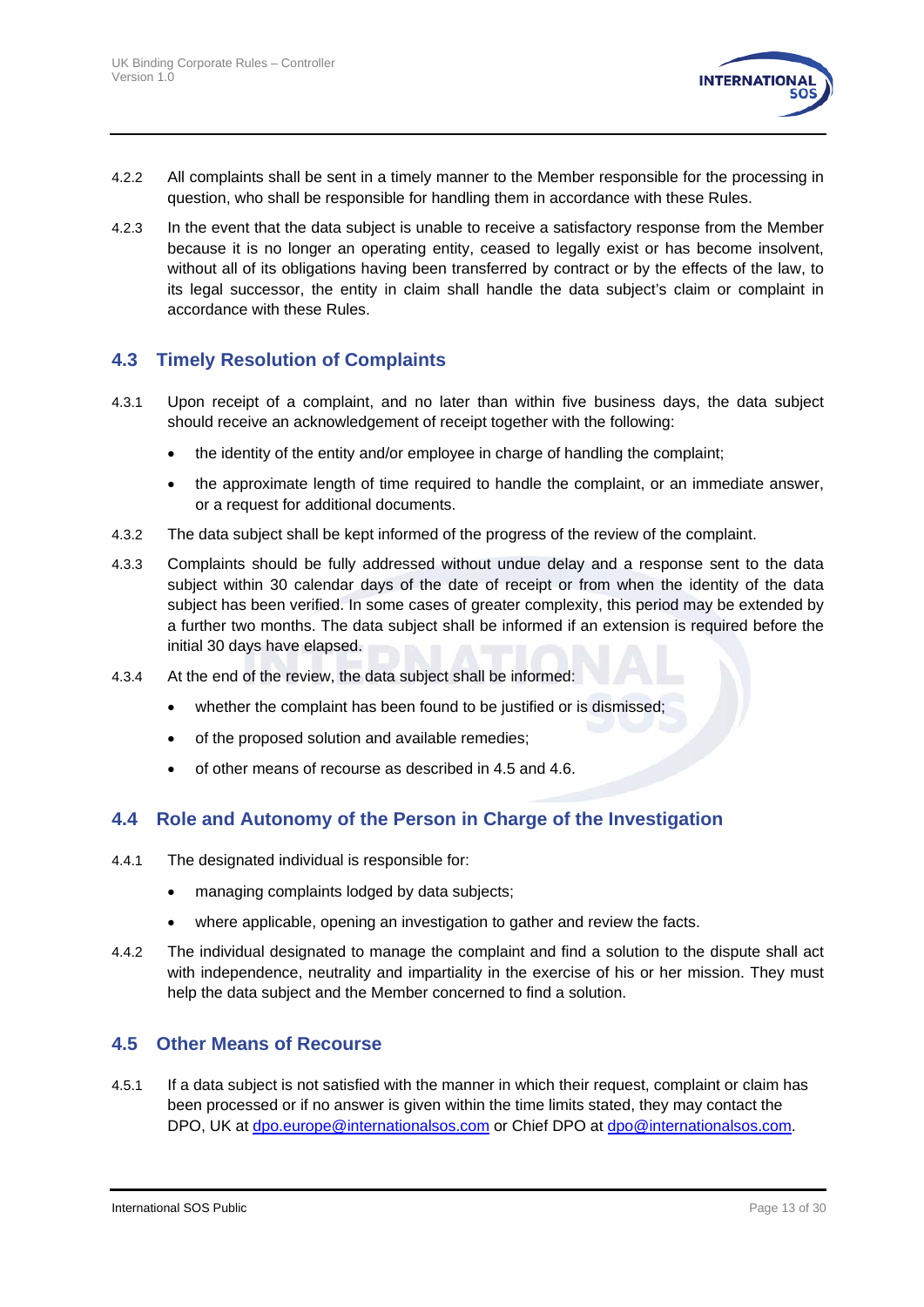

4.5.2 The data subject may also raise the issue before the Commissioner or bring a claim before a competent court as set out in 4.6.

#### <span id="page-13-0"></span>**4.6 Competent Jurisdiction**

4.6.1 If no amicable settlement can be found between the data subject and the entity concerned pursuant to the internal complaint process described in [4,](#page-11-0) the data subject may refer the matter to a competent UK court in order to obtain a judicial remedy, the right to redress or, where appropriate, compensation for the damage suffered as a result of a violation of the Rules.

# **5 GOVERNANCE**

#### **5.1 Governance Structure**

- 5.1.1 The International SOS Data Protection Policy provides detailed information in section "5. GOVERNANCE: AUDIT, MANAGEMENT REVIEW AND CONTINUOUS IMPROVEMENT".
- 5.1.2 The AEA Executive Committee shall appoint a DPO, UK (in accordance with UK-GDPR Art. 38- 3) to represent the Responsible Member (UK) and ensure that they are sufficiently resourced and supported to carry out their duties. Details of the DPO, UK are available at [11.3.2.](#page-28-1)
- 5.1.3 The DPO, UK advises the AEA Executive Committee via the Chief DPO, who is also the Group General Counsel and member of the AEA Executive Committee (11.3.1).
- 5.1.4 In accordance with UK-GDPR Art.39, and specifically in relation to these Rules, the DPO, UK is responsible to
	- maintain accuracy and completeness of the UK-BCR, keeping records of the modifications of the Rules and up to date list of Members;
	- stay up to date with any changes or additions to the
	- deal with audit requests from the Commissioner or any competent Authority;
	- monitor and report to the AEA Executive Committee on compliance with the UK-BCR, with support from the Privacy Team and leveraging the International SOS internal audit program  $(5.2);$  $(5.2);$
	- ascertain any new Members ability to comply with these Rules through independent audit and/or data protection risk assessment in relation to their personal data processing activities (5.3.7)
- 5.1.5 The International SOS Privacy Team shall be responsible to
	- ensure that the compliance obligations under these Rules are communicated for the organisation at board level and to stakeholders in all business lines and functions;
	- escalate residual privacy and data protection related risks to the AEA Risk Management Committee;
	- work closely with Information Security, Security, legal teams and the DPO, UK to respond effectively to data breaches and meet regulatory notification requirements;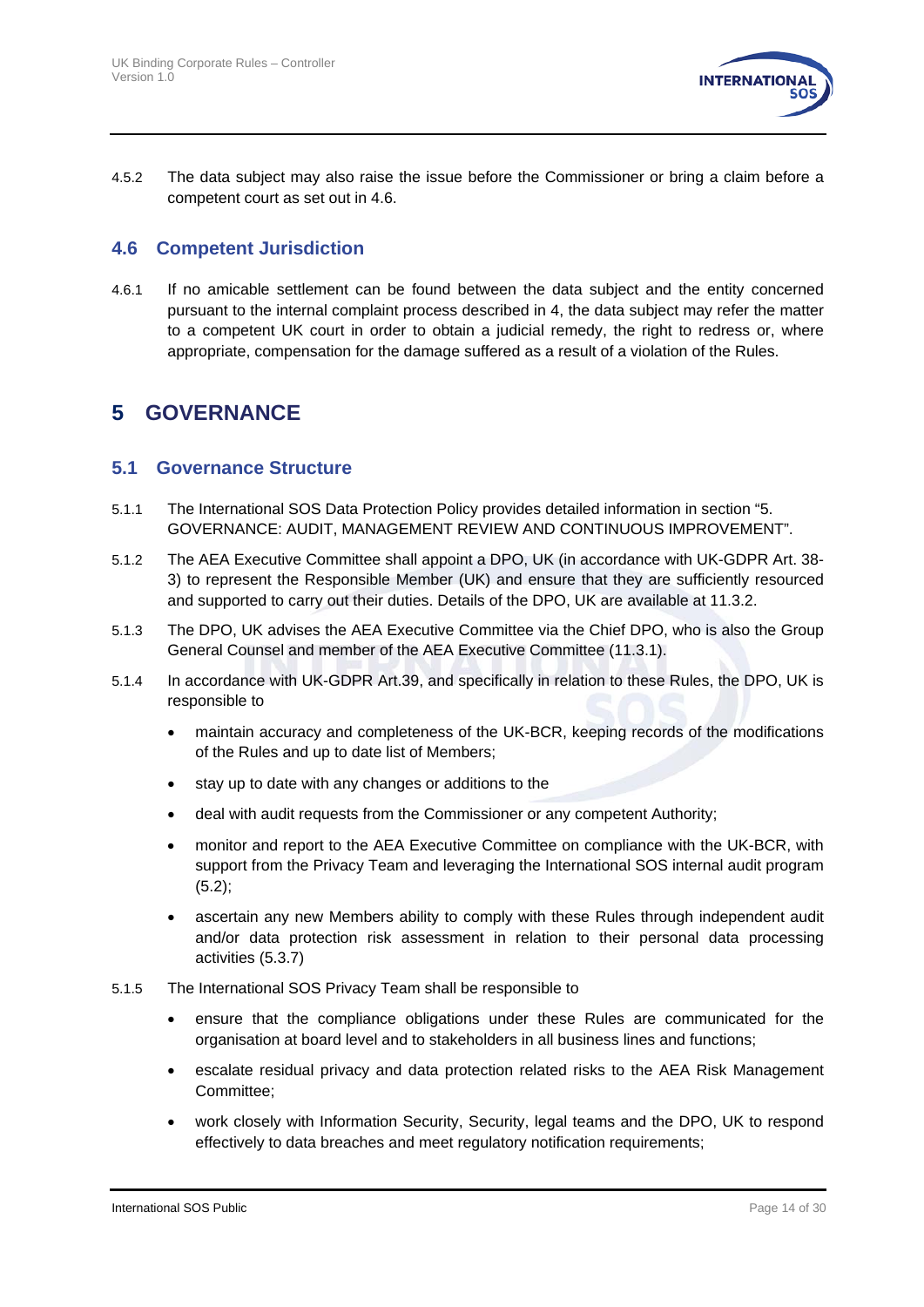

- ensure adherence to these Rules during procurement process and/or product development process including information security review, privacy impact assessment, legal review.
- hold Members accountable for maintenance of Data Asset and personal data Processing Inventory records;
- respond to data subject rights requests;
- advise on responses to complaints from data subjects;
- support Members with the development of compliance measures / remedial action plans;
- enforce the requirement for and support Members with Data Protection Impact Assessments.
- 5.1.6 Compliance with training requirements shall be monitored by local HR teams and regularly reported to the responsible General Manager by the local Data Protection Expert or DPO (where appointed).
- 5.1.7 Complaints and data breaches shall be dealt with by the persons nominated for such tasks by each Member in accordance with the relevant procedures. When such incidents are escalated to the responsible legal team, they may involve the DPO, UK and/or Privacy Team if required to resolve a dispute, substantiate applicability or liability in the context of these Rules and provide advice on notification obligations.

#### <span id="page-14-0"></span>**5.2 Monitoring Compliance**

- 5.2.1 The International SOS Group shall conduct internal and/or external audits at least annually, covering all requirements of these Rules and processing carried out by Members, as well as any additional ad-hoc audits and risk assessments as specified and requested by the DPO, UK and Responsible Member (UK).
- 5.2.2 The International SOS Group may adopt a standard providing controls gleaned from the provisions of the GDPR and undertake to maintain independent certification to such a standard. Such certificate should be made available to the data subjects alongside these Rules.
- 5.2.3 The scope and frequency of the audits shall take into consideration the risks to personal data processes and activities and previous audit performance, in accordance with the International SOS Internal Audit Policy, ensuring that:
	- audit scope includes all compliance obligations and relevant activities of Members in accordance with these Rules;
	- audits are carried out by appropriately trained, competent auditors;
	- impartiality of auditors is ensured;
	- audit reports detail any significant deviation from requirements of the requirements set out in these Rules.
- 5.2.4 Audit reports shall be shared following the conclusion of each audit to the Privacy Team, Member's top management and Group Executive Committee. Each audit report shall include actions related to the specific observations and recommendations. The AEA Executive Committee member responsible for the audited business line or function is responsible for ensuring that recommended actions be addressed and for reporting to the AEA Risk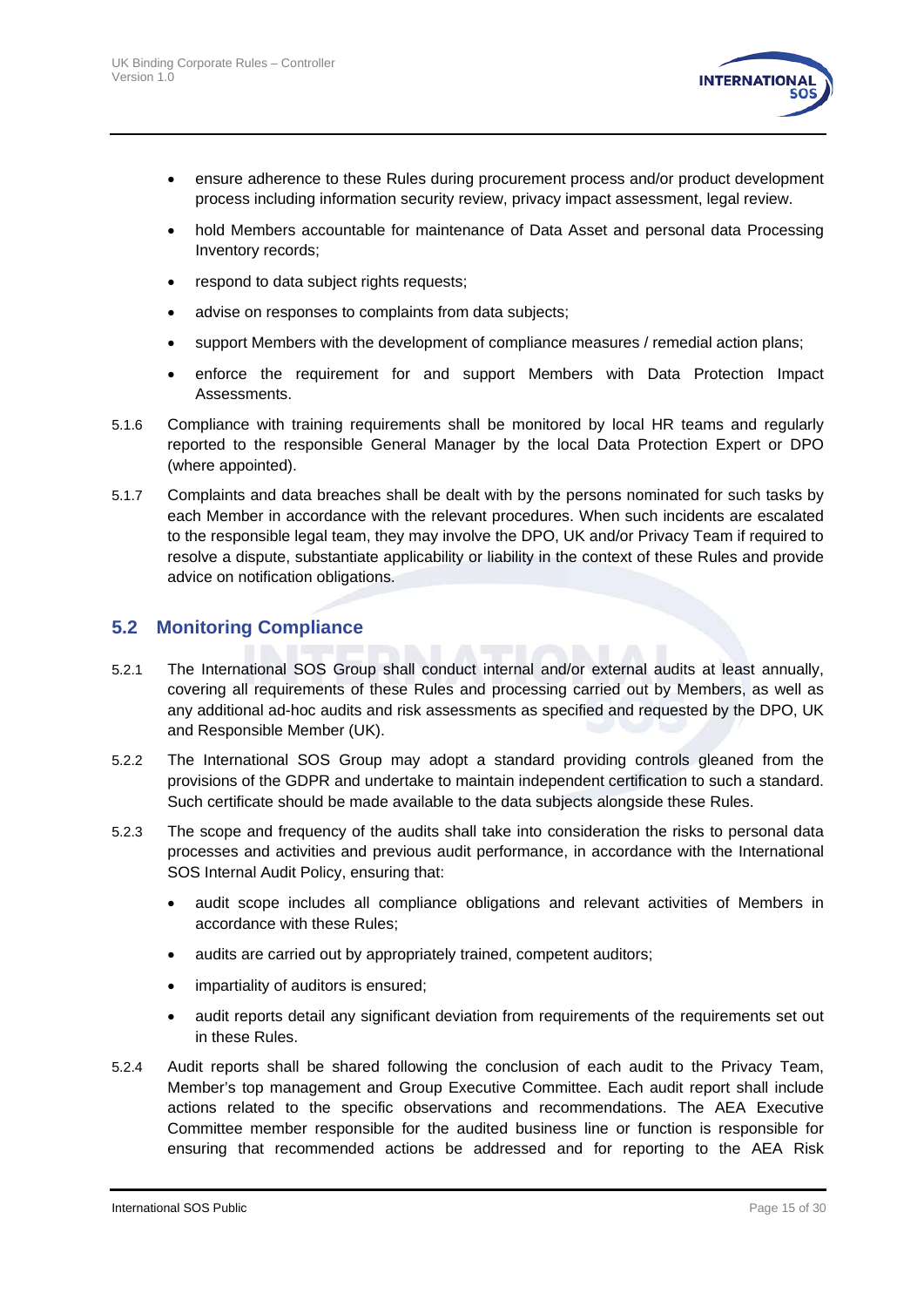

Management Committee as to the open remedial actions. with International SOS Internal Audit Policy

- 5.2.5 Management reviews attended by each Member's top management shall be performed at appropriate planned intervals, annually as a minimum, to review compliance with these Rules.
- 5.2.6 The management review shall include the following topics:
	- status of previous management review action plans;
	- results of internal and external audits;
	- customer satisfaction and feedback from interested parties including complaints;
	- incidents, breaches, nonconformities and associated corrective actions;
	- the effectiveness of actions taken to address the Data Protection Impact Assessment; monitoring and surveillance results;
	- performance of suppliers and service providers;
	- any change related to the Data Protection Impact Assessment;
	- any changes of the Rules.
- 5.2.7 Members shall determine opportunities for improvement and implement necessary actions to meet their compliance obligations in relation to these Rules.
- 5.2.8 When a non-compliance is identified, the Member shall:
	- take action to address the immediate issue;
	- evaluate actions through the identification of a root cause of a nonconformity to prevent recurrence elsewhere;
	- implement the action plan, verify that the corrections have been effectively implemented.
- 5.2.9 Members shall retain documented information as evidence of the nature of the nonconformities and the related corrective actions.
- 5.2.10 Members will provide copies of the result of any audit to the Commissioner and will agree to audits by the Commissioner in accordance with the UK GDPR and Data Protection Act.

#### <span id="page-15-0"></span>**5.3 Changes to the Rules**

- 5.3.1 Changes in regulations, guidance from the Commissioner or the company structure may necessitate an update of the Rules.
- 5.3.2 The content of the UK-BCR may be modified by AEA, with the support of the DPO, UK and Legal Manager Europe acting in concert with the Privacy Team.
- 5.3.3 The modified text of the Rules shall be shared with all Members and made available to data subjects without undue delay.
- 5.3.4 Any changes to the Rules should be reported at least annually to the Commissioner with a brief summary of changes and the reasons for the update.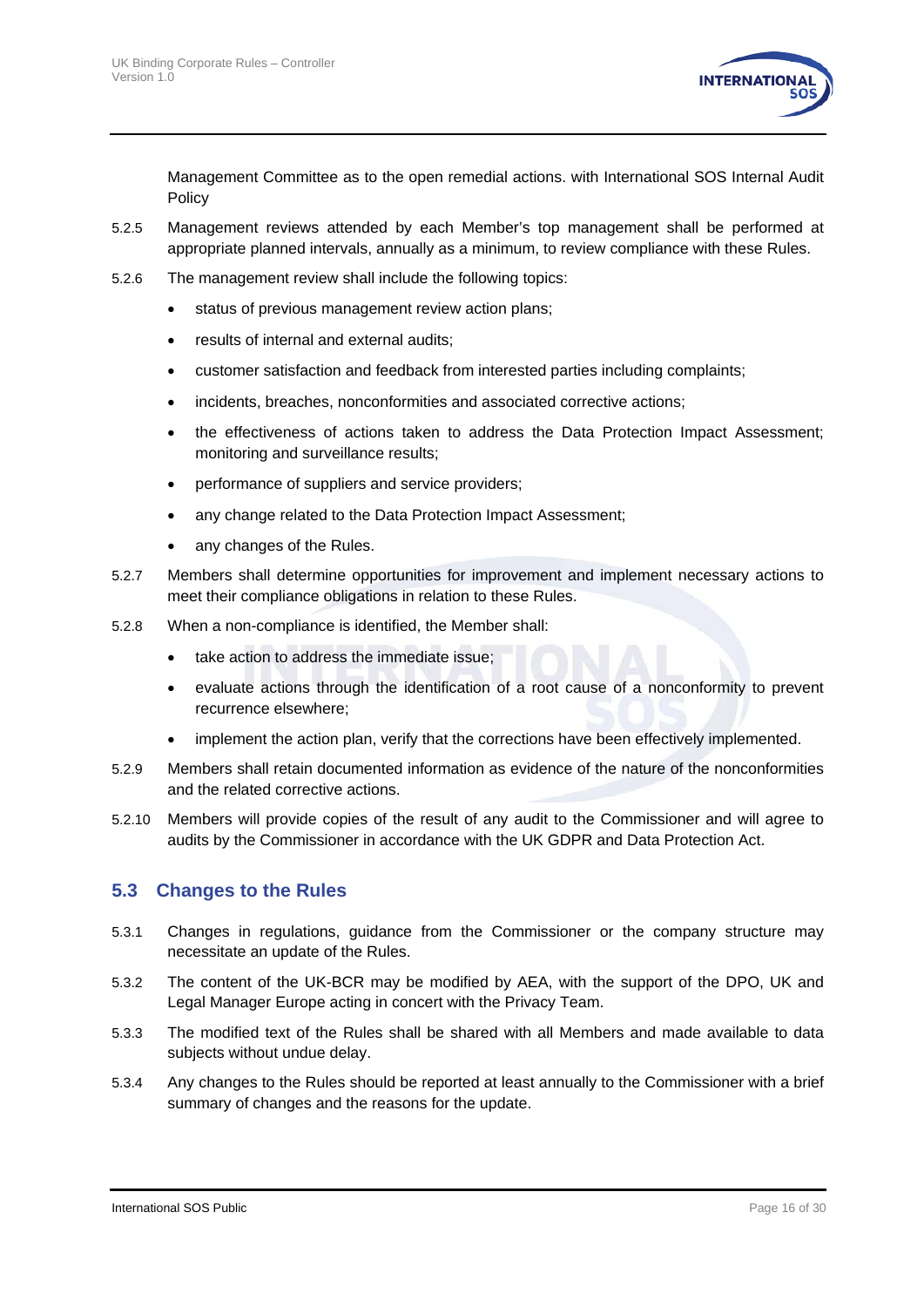

5.3.5 The DPO, UK shall be responsible for keeping records of the modifications of the Rules and up to date list of Members on a reliable and durable medium.

#### 5.3.6 **Updating the Rules Without Requiring New Approval**

Modification of the Rules should not affect the level of the protection offered or significantly affect them in other ways such as changing their binding character. Should such substantial change nevertheless be deemed necessary, it must be promptly communicated to the relevant data protection authorities via the lead authority who may decide that re-approval of the UK-BCR has to be sought.

#### 5.3.7 **New Members**

Any UK data transfer to a new Member will require the implementation of another legal instrument in accordance with UK GDPR Article 47 to safeguard personal data until the Member is effectively bound by the Rules and the Responsible Member (UK) and DPO, UK has ascertained their ability to comply through independent audit and/or data protection risk assessment in relation to their personal data processing activities.

# <span id="page-16-0"></span>**6 LIABILITY**

- 6.1.1 The Responsible Member (UK) shall be ultimately liable for any breaches of these Rules by a Member. AEA shall indemnify the Responsible Member (UK) for any cost incurred (an indemnity clause is included in the IGA accordingly).
- 6.1.2 AEA shall take necessary action to adequately support the Responsible Member (UK) to remedy any breaches of the Rules and pay compensation to data subject(s) for any material or non-material damages resulting from such violations.
- 6.1.3 AEA shall ensure that sufficient resources are available to cover the payment of compensation for breaches of these Rules.
- 6.1.4 If the Responsible Member (UK) can prove that a Member is not responsible for the act resulting in the damage claimed by the data subject(s), they may discharge themselves from any responsibility.
- 6.1.5 The Responsible Member (UK) accepts that a data subject may bring a complaint against it, to enforce their rights, before the Commissioner or before a competent UK court. While it is not required, data subjects are encouraged first to report their concerns directly to a Member rather than the Commissioner or a UK court.

# <span id="page-16-1"></span>**7 SANCTIONS**

- 7.1.1 Sanctions may be taken by AEA in the event of:
	- breach of the provisions of these Rules;
	- non-compliance with the recommendations and advice made after an audit;
	- breach of the duty of co-operation with the relevant data protection authorities.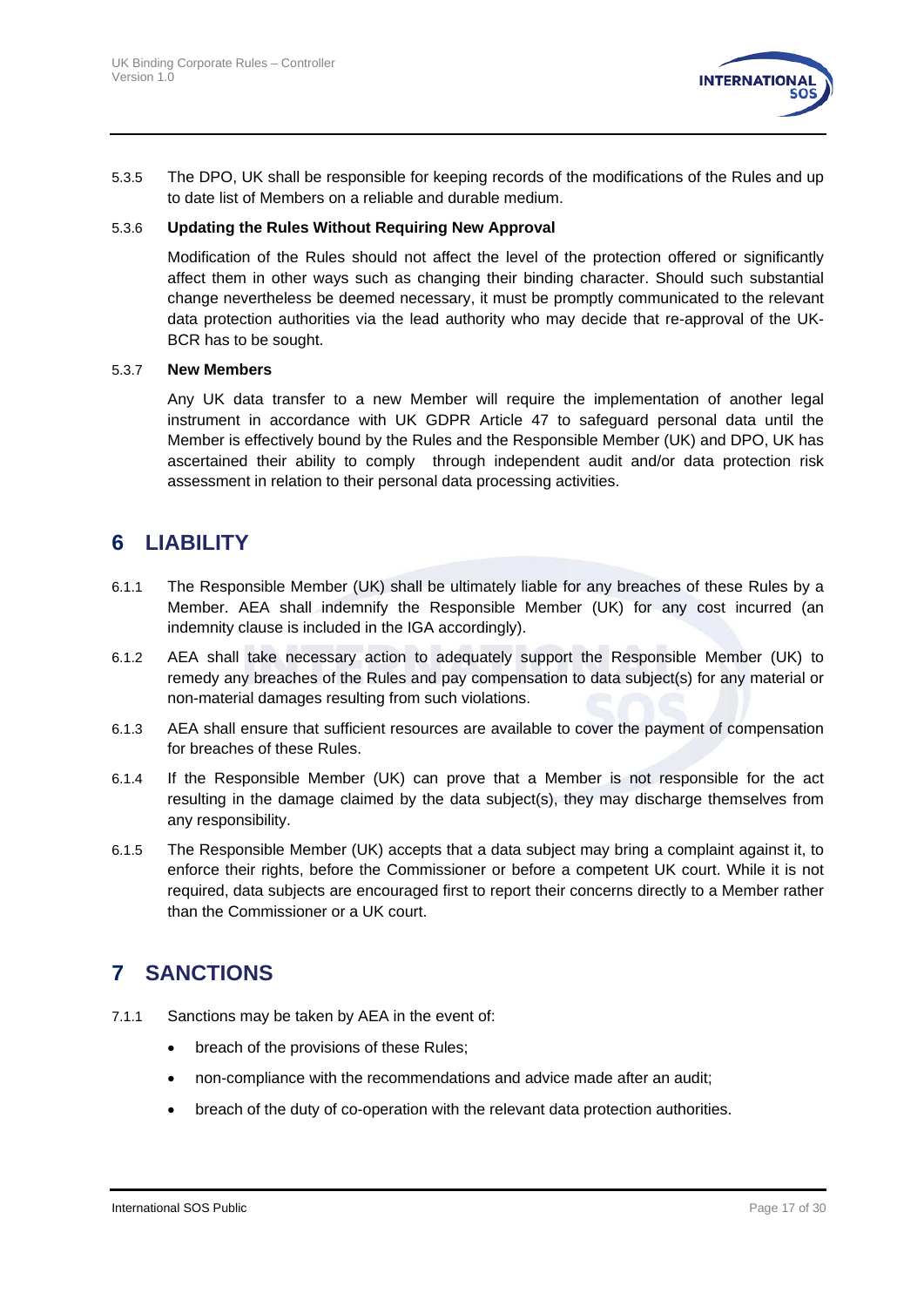

- 7.1.2 In accordance with the applicable employment legislation, internal corporate rules and employment agreements, sanctions may consist of disciplinary measures taken against the employees who breach the law in processing personal data or who breach these Rules.
- 7.1.3 Furthermore, these sanctions may be accompanied by other measures, if ordered by the competent independent administrative or judicial local authorities.

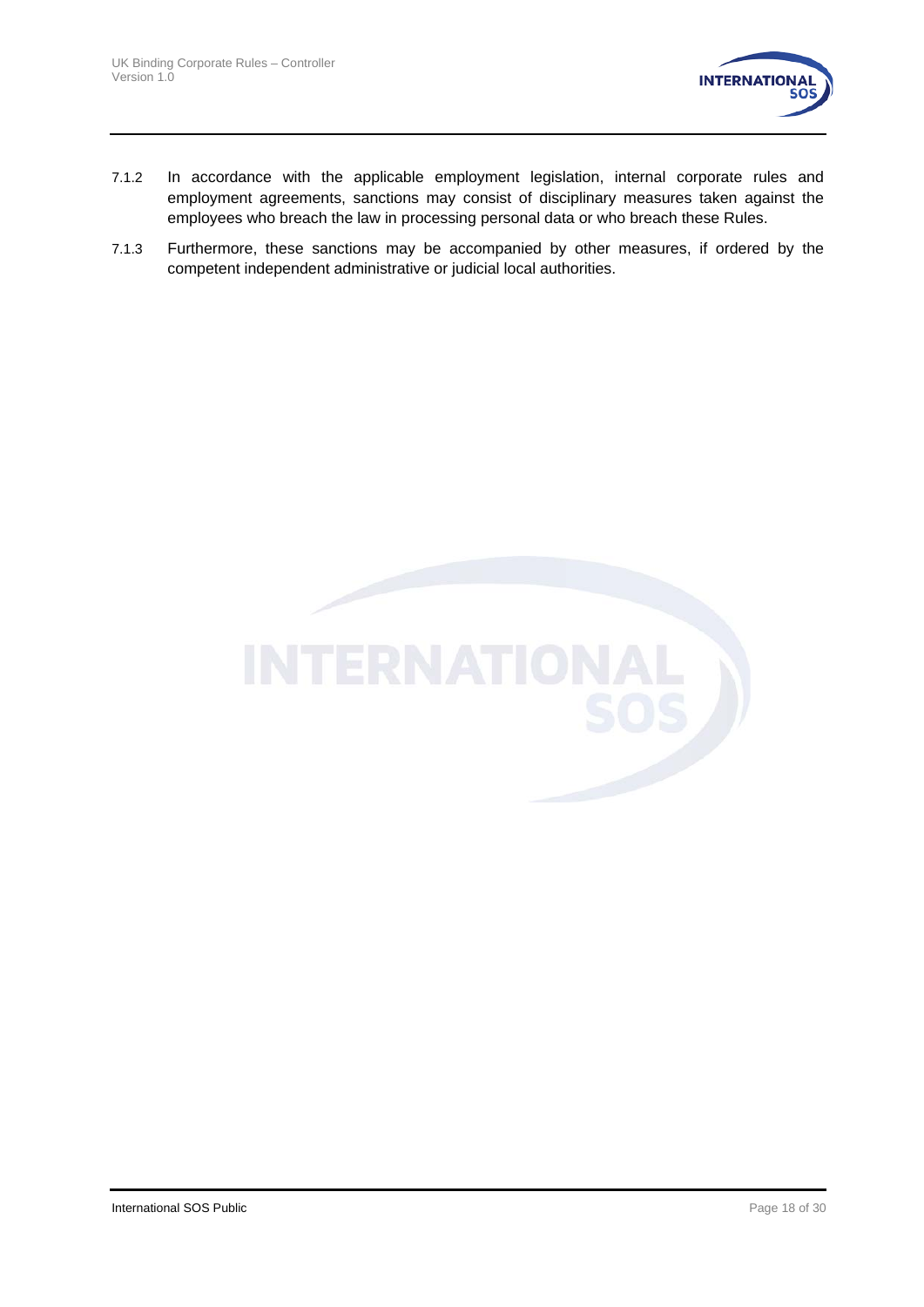

# <span id="page-18-0"></span>**8 APPENDIX 1: POLICIES, STANDARDS AND PROCEDURES**

The International SOS Group has implemented Policies and Procedures and adopted Standards to establish a Management System that ensures Members' compliance with these Rules. The below list is not exhaustive, and Members and their staff shall comply with all relevant Policies and Procedures unless a well-founded exception request has been duly approved by the Responsible Member (UK) in concert with the Group Heads of Compliance and Security and the Information Security Management Committee (as appropriate).

| 8.1.1  | <b>Data Protection Policy</b>                                              | <b>Public</b> |
|--------|----------------------------------------------------------------------------|---------------|
| 8.1.2  | Data Retention, Archiving and Destruction Policy                           | <b>Public</b> |
| 8.1.3  | <b>Information Security Policy</b>                                         | <b>Public</b> |
| 8.1.4  | <b>Code of Conduct and Ethics</b>                                          | <b>Public</b> |
| 8.1.5  | <b>Group General Affairs Policies and Procedures</b>                       | Internal      |
| 8.1.6  | <b>Contracts Policy</b>                                                    | Internal      |
| 8.1.7  | <b>Internal Audit Policy</b>                                               | Internal      |
| 8.1.8  | <b>Call Recording Policy</b>                                               | Internal      |
| 8.1.9  | <b>Access Control Policy</b>                                               | Internal      |
| 8.1.10 | <b>Bureau Veritas Data Protection Technical Standard</b>                   | <b>Public</b> |
| 8.1.11 | Data Subject Rights Requests Procedure                                     | Internal      |
| 8.1.12 | <b>Incident Reporting and Management</b>                                   | Internal      |
| 8.1.13 | <b>Security Procedure</b>                                                  | Internal      |
| 8.1.14 | <b>Information Security Reporting Procedures</b>                           | Internal      |
| 8.1.15 | Data Breach Contingency Plan                                               | Internal      |
| 8.1.16 | Data Protection Impact Assessment (DPIA) Procedure                         | Internal      |
| 8.1.17 | <b>Data Protection Rules for Application Design</b>                        | Internal      |
| 8.1.18 | <b>Legal and Regulatory Requirements Procedures</b>                        | Internal      |
| 8.1.19 | Guidelines for Obtaining Consent to Share Personal and Medical Information | Internal      |
| 8.1.20 | <b>Audit or Investigation Request Response Process and Procedure</b>       | Internal      |
| 8.1.21 | <b>IT Demand Management Process and Procure to Pay Procedures</b>          | Internal      |
| 8.1.22 | <b>Data Breach Assessment Tools</b>                                        | Internal      |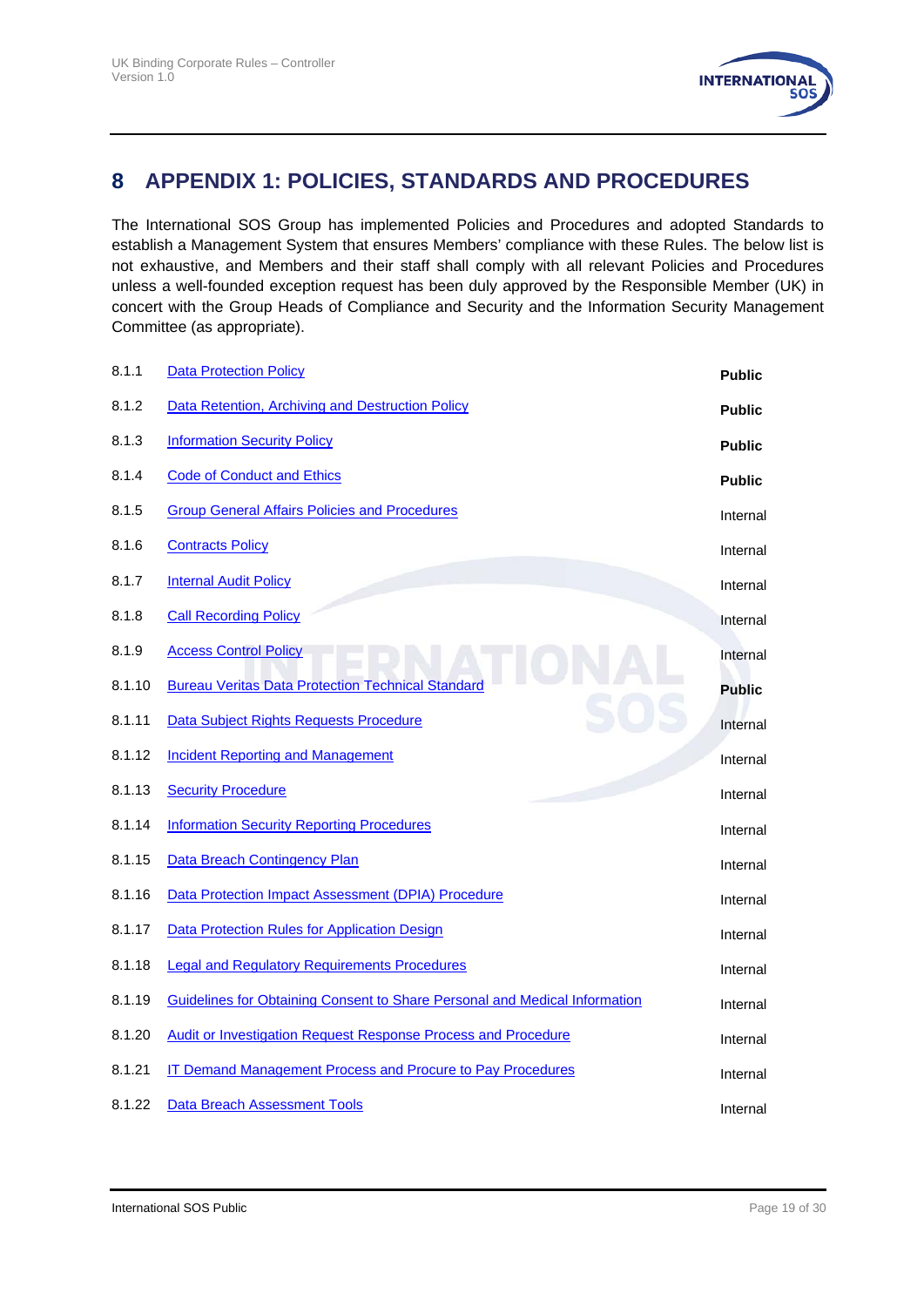

# <span id="page-19-0"></span>**9 APPENDIX 2: PROCESSING ACTIVITIES**

A comprehensive record of all processing activities carried out by Members shall be maintained in the Processing Register provided by the International SOS Group and made available to the data subjects concerned via the International SOS Group Privacy Notice and additional privacy notices provided to International SOS employees.

#### **9.1 Medical and Security Assistance Service Delivery**

| <b>Purpose</b>          | cross-border delivery of medical and security advisory and assistance services and client reporting                                                                                                                                                                                                                                                                                                                                                                                                                                                                                                                                                                                                                         |
|-------------------------|-----------------------------------------------------------------------------------------------------------------------------------------------------------------------------------------------------------------------------------------------------------------------------------------------------------------------------------------------------------------------------------------------------------------------------------------------------------------------------------------------------------------------------------------------------------------------------------------------------------------------------------------------------------------------------------------------------------------------------|
| Data Subjects           | Employees of subscribing organisations and individuals; International SOS employees; Healthcare and<br>other professionals and consultants supporting the delivery of the services                                                                                                                                                                                                                                                                                                                                                                                                                                                                                                                                          |
| <b>Personal Data</b>    | $\boxtimes$ Civil status (e.g. name, gender, date of birth, age)                                                                                                                                                                                                                                                                                                                                                                                                                                                                                                                                                                                                                                                            |
|                         | <b>⊠</b> Contact details                                                                                                                                                                                                                                                                                                                                                                                                                                                                                                                                                                                                                                                                                                    |
|                         | $\Box$ Identification or access data (e.g. username, password, customer number)                                                                                                                                                                                                                                                                                                                                                                                                                                                                                                                                                                                                                                             |
|                         | $\boxtimes$ Data relating to financial information (e.g. income, credit card, bank details)                                                                                                                                                                                                                                                                                                                                                                                                                                                                                                                                                                                                                                 |
|                         | $\boxtimes$ Government Identifier (e.g. Social Security or Civil Reg. Number, Tax Code)                                                                                                                                                                                                                                                                                                                                                                                                                                                                                                                                                                                                                                     |
|                         | $\boxtimes$ Official documents (Passports, identity documents, etc.)                                                                                                                                                                                                                                                                                                                                                                                                                                                                                                                                                                                                                                                        |
|                         | $\boxtimes$ Location data (incl. IP Address)                                                                                                                                                                                                                                                                                                                                                                                                                                                                                                                                                                                                                                                                                |
|                         | $\Box$ Data relating to offenses, convictions, security measures                                                                                                                                                                                                                                                                                                                                                                                                                                                                                                                                                                                                                                                            |
| <b>Special Category</b> | $\boxtimes$ Racial or ethnic origin                                                                                                                                                                                                                                                                                                                                                                                                                                                                                                                                                                                                                                                                                         |
| <b>Personal Data</b>    | □ Political Views                                                                                                                                                                                                                                                                                                                                                                                                                                                                                                                                                                                                                                                                                                           |
|                         | ☑ Philosophical or religious opinions                                                                                                                                                                                                                                                                                                                                                                                                                                                                                                                                                                                                                                                                                       |
|                         | □ Union membership                                                                                                                                                                                                                                                                                                                                                                                                                                                                                                                                                                                                                                                                                                          |
|                         | ☑ Sexual orientation                                                                                                                                                                                                                                                                                                                                                                                                                                                                                                                                                                                                                                                                                                        |
|                         | $\boxtimes$ Health data                                                                                                                                                                                                                                                                                                                                                                                                                                                                                                                                                                                                                                                                                                     |
|                         | $\Box$ Biometric data                                                                                                                                                                                                                                                                                                                                                                                                                                                                                                                                                                                                                                                                                                       |
|                         | □ Genetic data                                                                                                                                                                                                                                                                                                                                                                                                                                                                                                                                                                                                                                                                                                              |
| Processing              | capture, access, use, update, storage, transfer, deletion                                                                                                                                                                                                                                                                                                                                                                                                                                                                                                                                                                                                                                                                   |
| <b>Third Countries</b>  | Afghanistan, Algeria, Angola, Australia, Azerbaijan, Bahrain, Brazil, British Virgin Islands, Cambodia,<br>Cameroon, Chad, China, Colombia, Equatorial Guinea, Fiji, Gabon, Ghana, Guinea, Guyana, Hong<br>Kong, India, Indonesia, Iraq, Kazakhstan, Kenya, Lesotho, Madagascar, Malaysia, Mali, Mauritania,<br>Mauritius, Mexico, Mongolia, Mozambigue, Myanmar, Namibia, Nauru, Niger, Nigeria, Papua New<br>Guinea, Peru, Philippines, Puerto Rico, Qatar, Republic of Korea, Republic of the Congo, Russian<br>Federation, Senegal, Singapore, South Africa, Sultanate of Oman, Suriname, Taiwan, Thailand,<br>Turkey, Uganda, United Arab Emirates, United Republic of Tanzania, United States, Venezuela,<br>Vietnam. |

#### **9.2 Global Assistance Network Management**

| <b>Purpose</b>       | managing a network of credentialled medical, security and logistics providers               |
|----------------------|---------------------------------------------------------------------------------------------|
| Data Subjects        | Individual providers and representatives or employees of providers                          |
| <b>Personal Data</b> | $\boxtimes$ Civil status (e.g. name, gender, date of birth, age)                            |
|                      | <b>⊠</b> Contact details                                                                    |
|                      | $\Box$ Identification or access data (e.g. username, password, customer number)             |
|                      | $\boxtimes$ Data relating to financial information (e.g. income, credit card, bank details) |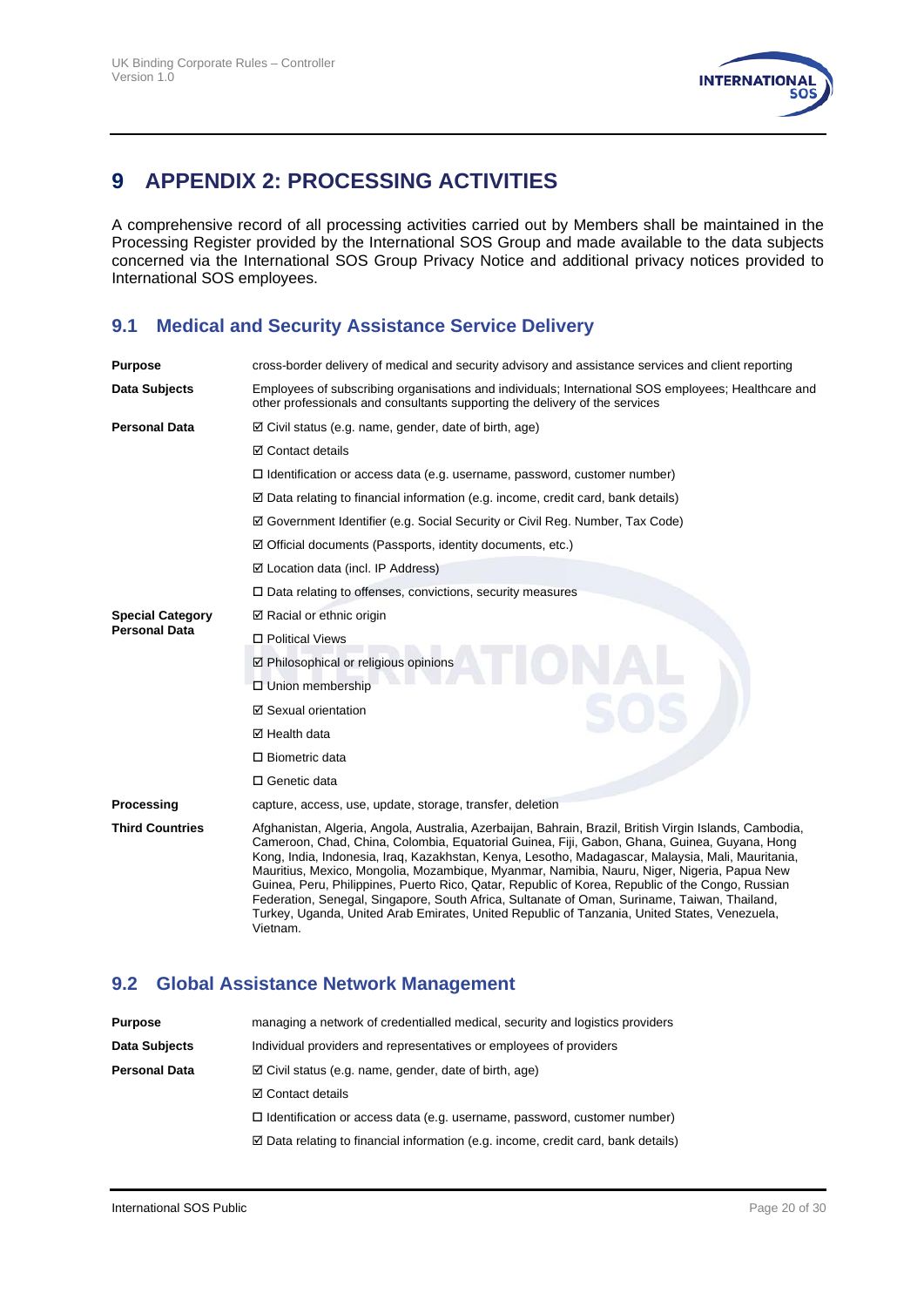

|                         | ☑ Government Identifier (e.g. Social Security or Civil Reg. Number, Tax Code)                                                                                                                                                                                                                                                                                                                                                                                                                                                                                                                                                                                                                                           |
|-------------------------|-------------------------------------------------------------------------------------------------------------------------------------------------------------------------------------------------------------------------------------------------------------------------------------------------------------------------------------------------------------------------------------------------------------------------------------------------------------------------------------------------------------------------------------------------------------------------------------------------------------------------------------------------------------------------------------------------------------------------|
|                         | $\boxtimes$ Official documents (Passports, identity documents, etc.)                                                                                                                                                                                                                                                                                                                                                                                                                                                                                                                                                                                                                                                    |
|                         | $\boxtimes$ Location data (incl. IP Address)                                                                                                                                                                                                                                                                                                                                                                                                                                                                                                                                                                                                                                                                            |
|                         | $\Box$ Data relating to offenses, convictions, security measures                                                                                                                                                                                                                                                                                                                                                                                                                                                                                                                                                                                                                                                        |
| <b>Special Category</b> | $\Box$ Racial or ethnic origin                                                                                                                                                                                                                                                                                                                                                                                                                                                                                                                                                                                                                                                                                          |
| <b>Personal Data</b>    | □ Political Views                                                                                                                                                                                                                                                                                                                                                                                                                                                                                                                                                                                                                                                                                                       |
|                         | $\boxtimes$ Philosophical or religious opinions                                                                                                                                                                                                                                                                                                                                                                                                                                                                                                                                                                                                                                                                         |
|                         | $\Box$ Union membership                                                                                                                                                                                                                                                                                                                                                                                                                                                                                                                                                                                                                                                                                                 |
|                         | □ Sexual orientation                                                                                                                                                                                                                                                                                                                                                                                                                                                                                                                                                                                                                                                                                                    |
|                         | $\Box$ Health data                                                                                                                                                                                                                                                                                                                                                                                                                                                                                                                                                                                                                                                                                                      |
|                         | $\Box$ Biometric data                                                                                                                                                                                                                                                                                                                                                                                                                                                                                                                                                                                                                                                                                                   |
|                         | $\Box$ Genetic data                                                                                                                                                                                                                                                                                                                                                                                                                                                                                                                                                                                                                                                                                                     |
| Processing              | capture, access, use, update, storage, transfer, deletion                                                                                                                                                                                                                                                                                                                                                                                                                                                                                                                                                                                                                                                               |
| <b>Third Countries</b>  | Afghanistan, Algeria, Angola, Australia, Azerbaijan, Bahrain, Brazil, British Virgin Islands, Cambodia,<br>Cameroon, Chad, China, Colombia, Equatorial Guinea, Fiji, Gabon, Ghana, Guinea, Guyana, Hong<br>Kong, India, Indonesia, Iraq, Kazakhstan, Kenya, Lesotho, Madagascar, Malaysia, Mali, Mauritania,<br>Mauritius, Mexico, Mongolia, Mozambique, Myanmar, Namibia, Nauru, Niger, Nigeria, Papua New<br>Guinea, Peru, Philippines, Puerto Rico, Qatar, Republic of Korea, Republic of the Congo, Russian<br>Federation, Senegal, Singapore, South Africa, Sultanate of Oman, Suriname, Taiwan, Thailand, Turkey,<br>Uganda, United Arab Emirates, United Republic of Tanzania, United States, Venezuela, Vietnam |

# **9.3 Medical Services**

| <b>Purpose</b>          | provision or administration of clinical services including occupational health assessments                                                                                                                                                                                                                                                                                                                  |
|-------------------------|-------------------------------------------------------------------------------------------------------------------------------------------------------------------------------------------------------------------------------------------------------------------------------------------------------------------------------------------------------------------------------------------------------------|
| Data Subjects           | Employees of subscribing organisations, including International SOS employees                                                                                                                                                                                                                                                                                                                               |
| <b>Personal Data</b>    | $\boxtimes$ Civil status (e.g. name, gender, date of birth, age)                                                                                                                                                                                                                                                                                                                                            |
|                         | <b>☑</b> Contact details                                                                                                                                                                                                                                                                                                                                                                                    |
|                         | $\boxtimes$ Identification or access data (e.g. username, password, customer number)                                                                                                                                                                                                                                                                                                                        |
|                         | $\Box$ Data relating to financial information (e.g. income, credit card, bank details)                                                                                                                                                                                                                                                                                                                      |
|                         | ☑ Government Identifier (e.g. Social Security or Civil Reg. Number, Tax Code)                                                                                                                                                                                                                                                                                                                               |
|                         | $\Box$ Official documents (Passports, identity documents, etc.)                                                                                                                                                                                                                                                                                                                                             |
|                         | $\boxtimes$ Location data (incl. IP Address)                                                                                                                                                                                                                                                                                                                                                                |
|                         | $\Box$ Data relating to offenses, convictions, security measures                                                                                                                                                                                                                                                                                                                                            |
| <b>Special Category</b> | $\boxtimes$ Racial or ethnic origin                                                                                                                                                                                                                                                                                                                                                                         |
| <b>Personal Data</b>    | □ Political Views                                                                                                                                                                                                                                                                                                                                                                                           |
|                         | $\Box$ Philosophical or religious opinions                                                                                                                                                                                                                                                                                                                                                                  |
|                         | □ Union membership                                                                                                                                                                                                                                                                                                                                                                                          |
|                         | ☑ Sexual orientation                                                                                                                                                                                                                                                                                                                                                                                        |
|                         | ⊠ Health data                                                                                                                                                                                                                                                                                                                                                                                               |
|                         | $\Box$ Biometric data                                                                                                                                                                                                                                                                                                                                                                                       |
|                         | □ Genetic data                                                                                                                                                                                                                                                                                                                                                                                              |
| Processing              | capture, access, use, transfer, deletion                                                                                                                                                                                                                                                                                                                                                                    |
| <b>Third Countries</b>  | Afghanistan, Algeria, Angola, Australia, Azerbaijan, Bahrain, Brazil, British Virgin Islands, Cambodia,<br>Cameroon, Chad, China, Colombia, Equatorial Guinea, Fiji, Gabon, Ghana, Guinea, Guyana, Hong<br>Kong, India, Indonesia, Iraq, Kazakhstan, Kenya, Lesotho, Madagascar, Malaysia, Mali, Mauritania,<br>Mauritius, Mexico, Mongolia, Mozambique, Myanmar, Namibia, Nauru, Niger, Nigeria, Papua New |
|                         |                                                                                                                                                                                                                                                                                                                                                                                                             |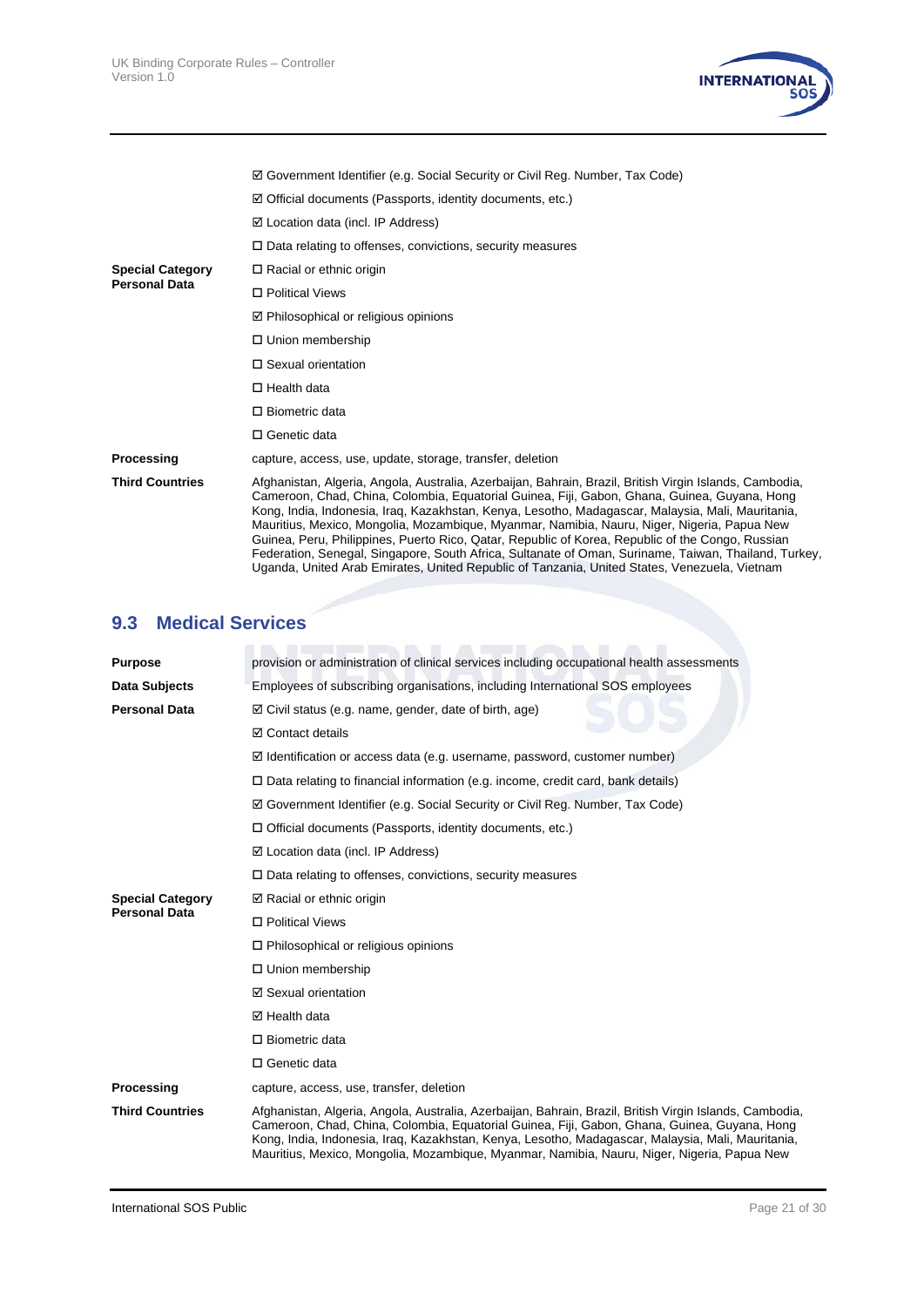

Guinea, Peru, Philippines, Puerto Rico, Qatar, Republic of Congo, Republic of Korea, Russian Federation, Senegal, Singapore, South Africa, Sultanate of Oman, Suriname, Taiwan, Thailand, Turkey, Uganda, United Arab Emirates, United States, Venezuela, Vietnam.

## **9.4 IT Service Desk and User Support**

| Purpose                 | Global IT User Support                                                                 |
|-------------------------|----------------------------------------------------------------------------------------|
| Data Subjects           | International SOS employees                                                            |
| Personal Data           | $\boxtimes$ Civil status (e.g. name, gender, date of birth, age)                       |
|                         | <b>☑</b> Contact details                                                               |
|                         | $\boxtimes$ Identification or access data (e.g. username, password, customer number)   |
|                         | $\Box$ Data relating to financial information (e.g. income, credit card, bank details) |
|                         | □ Government Identifier (e.g. Social Security or Civil Reg. Number, Tax Code)          |
|                         | $\Box$ Official documents (Passports, identity documents, etc.)                        |
|                         | ☑ Location data (incl. IP Address)                                                     |
|                         | $\Box$ Data relating to offenses, convictions, security measures                       |
| <b>Special Category</b> | $\Box$ Racial or ethnic origin                                                         |
| Personal Data           | □ Political Views                                                                      |
|                         | $\Box$ Philosophical or religious opinions                                             |
|                         | □ Union membership                                                                     |
|                         | $\Box$ Sexual orientation                                                              |
|                         | $\Box$ Health data                                                                     |
|                         | $\Box$ Biometric data                                                                  |
|                         | □ Genetic data                                                                         |
| Processing              | capture, access, use, deletion                                                         |
| <b>Third Countries</b>  | India, Malaysia, United States                                                         |
|                         |                                                                                        |

# **9.5 IT Application Support**

| <b>Purpose</b>          | development and administrative support for a range of internally and externally facing IT applications                                                             |
|-------------------------|--------------------------------------------------------------------------------------------------------------------------------------------------------------------|
| Data Subjects           | International SOS employees; representatives of client and prospective client organisations; individual<br>providers and representatives or employees of providers |
| <b>Personal Data</b>    | $\boxtimes$ Civil status (e.g. name, gender, date of birth, age)                                                                                                   |
|                         | $\boxtimes$ Contact details                                                                                                                                        |
|                         | $\boxtimes$ Identification or access data (e.g. username, password, customer number)                                                                               |
|                         | $\boxtimes$ Data relating to financial information (e.g. income, credit card, bank details)                                                                        |
|                         | $\boxtimes$ Government Identifier (e.g. Social Security or Civil Reg. Number, Tax Code)                                                                            |
|                         | $\boxtimes$ Official documents (Passports, identity documents, etc.)                                                                                               |
|                         | $\boxtimes$ Location data (incl. IP Address)                                                                                                                       |
|                         | $\boxtimes$ Data relating to offenses, convictions, security measures                                                                                              |
| <b>Special Category</b> | $\boxtimes$ Racial or ethnic origin                                                                                                                                |
| <b>Personal Data</b>    | □ Political Views                                                                                                                                                  |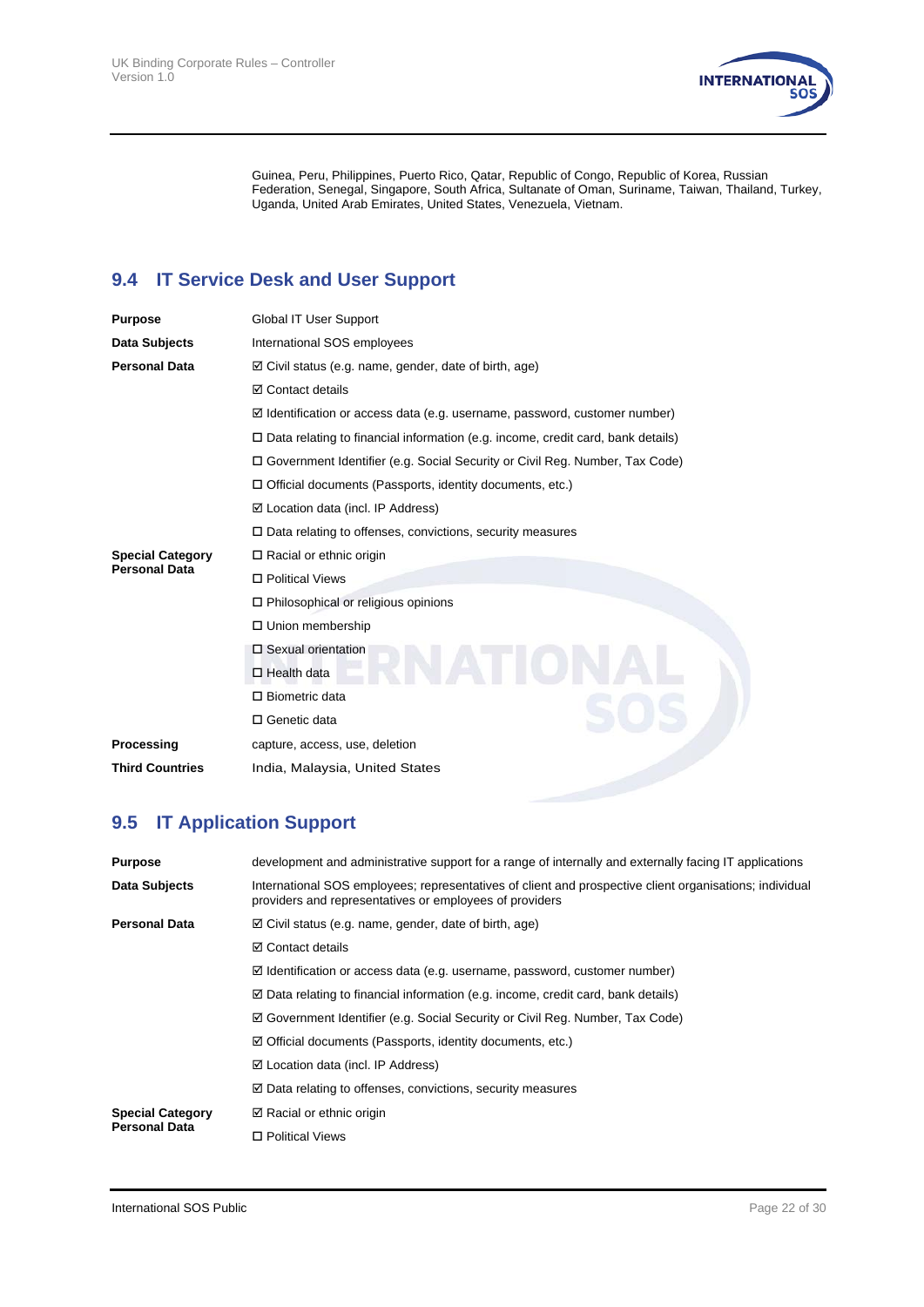

- Philosophical or religious opinions
- Union membership
- Sexual orientation
- **Ø** Health data
- □ Biometric data
- □ Genetic data

**Processing access**, use, update, storage, deletion

**Third Countries** Afghanistan, Algeria, Angola, Australia, Azerbaijan, Bahrain, Brazil, British Virgin Islands, Cambodia, Cameroon, Chad, China, Colombia, Equatorial Guinea, Fiji, Gabon, Ghana, Guinea, Guyana, Hong Kong, India, Indonesia, Iraq, Kazakhstan, Kenya, Lesotho, Madagascar, Malaysia, Mali, Mauritania, Mauritius, Mexico, Mongolia, Mozambique, Myanmar, Namibia, Nauru, Niger, Nigeria, Papua New Guinea, Peru, Philippines, Puerto Rico, Qatar, Republic of Korea, Republic of the Congo, Russian Federation, Senegal, Singapore, South Africa, Sultanate of Oman, Suriname, Taiwan, Thailand, Turkey, Uganda, United Arab Emirates, United Republic of Tanzania, United States, Venezuela, Vietnam

#### **9.6 Business Travel Booking**

| <b>Purpose</b>          | business travel management                                                                                                                                                                                                                                                                                                                                                                                                                                                                                                                                                                                                                                                                                              |
|-------------------------|-------------------------------------------------------------------------------------------------------------------------------------------------------------------------------------------------------------------------------------------------------------------------------------------------------------------------------------------------------------------------------------------------------------------------------------------------------------------------------------------------------------------------------------------------------------------------------------------------------------------------------------------------------------------------------------------------------------------------|
| Data Subjects           | International SOS employees                                                                                                                                                                                                                                                                                                                                                                                                                                                                                                                                                                                                                                                                                             |
| <b>Personal Data</b>    | $\boxtimes$ Civil status (e.g. name, gender, date of birth, age)                                                                                                                                                                                                                                                                                                                                                                                                                                                                                                                                                                                                                                                        |
|                         | ☑ Contact details                                                                                                                                                                                                                                                                                                                                                                                                                                                                                                                                                                                                                                                                                                       |
|                         | $\boxtimes$ Identification or access data (e.g. username, password, customer number)                                                                                                                                                                                                                                                                                                                                                                                                                                                                                                                                                                                                                                    |
|                         | ☑ Data relating to financial information (e.g. income, credit card, bank details)                                                                                                                                                                                                                                                                                                                                                                                                                                                                                                                                                                                                                                       |
|                         | □ Government Identifier (e.g. Social Security or Civil Reg. Number, Tax Code)                                                                                                                                                                                                                                                                                                                                                                                                                                                                                                                                                                                                                                           |
|                         | $\boxtimes$ Official documents (Passports, identity documents, etc.)                                                                                                                                                                                                                                                                                                                                                                                                                                                                                                                                                                                                                                                    |
|                         | $\boxtimes$ Location data (incl. IP Address)                                                                                                                                                                                                                                                                                                                                                                                                                                                                                                                                                                                                                                                                            |
|                         | $\Box$ Data relating to offenses, convictions, security measures                                                                                                                                                                                                                                                                                                                                                                                                                                                                                                                                                                                                                                                        |
| <b>Special Category</b> | $\Box$ Racial or ethnic origin                                                                                                                                                                                                                                                                                                                                                                                                                                                                                                                                                                                                                                                                                          |
| <b>Personal Data</b>    | □ Political Views                                                                                                                                                                                                                                                                                                                                                                                                                                                                                                                                                                                                                                                                                                       |
|                         | $\Box$ Philosophical or religious opinions                                                                                                                                                                                                                                                                                                                                                                                                                                                                                                                                                                                                                                                                              |
|                         | □ Union membership                                                                                                                                                                                                                                                                                                                                                                                                                                                                                                                                                                                                                                                                                                      |
|                         | □ Sexual orientation                                                                                                                                                                                                                                                                                                                                                                                                                                                                                                                                                                                                                                                                                                    |
|                         | $\Box$ Health data                                                                                                                                                                                                                                                                                                                                                                                                                                                                                                                                                                                                                                                                                                      |
|                         | $\square$ Biometric data                                                                                                                                                                                                                                                                                                                                                                                                                                                                                                                                                                                                                                                                                                |
|                         | □ Genetic data                                                                                                                                                                                                                                                                                                                                                                                                                                                                                                                                                                                                                                                                                                          |
| Processing              | access, use, update, storage, deletion                                                                                                                                                                                                                                                                                                                                                                                                                                                                                                                                                                                                                                                                                  |
| <b>Third Countries</b>  | Afghanistan, Algeria, Angola, Australia, Azerbaijan, Bahrain, Brazil, British Virgin Islands, Cambodia,<br>Cameroon, Chad, China, Colombia, Equatorial Guinea, Fiji, Gabon, Ghana, Guinea, Guyana, Hong<br>Kong, India, Indonesia, Iraq, Kazakhstan, Kenya, Lesotho, Madagascar, Malaysia, Mali, Mauritania,<br>Mauritius, Mexico, Mongolia, Mozambique, Myanmar, Namibia, Nauru, Niger, Nigeria, Papua New<br>Guinea, Peru, Philippines, Puerto Rico, Qatar, Republic of Korea, Republic of the Congo, Russian<br>Federation, Senegal, Singapore, South Africa, Sultanate of Oman, Suriname, Taiwan, Thailand, Turkey,<br>Uganda, United Arab Emirates, United Republic of Tanzania, United States, Venezuela, Vietnam |

#### **9.7 Employee Travel Risk Management**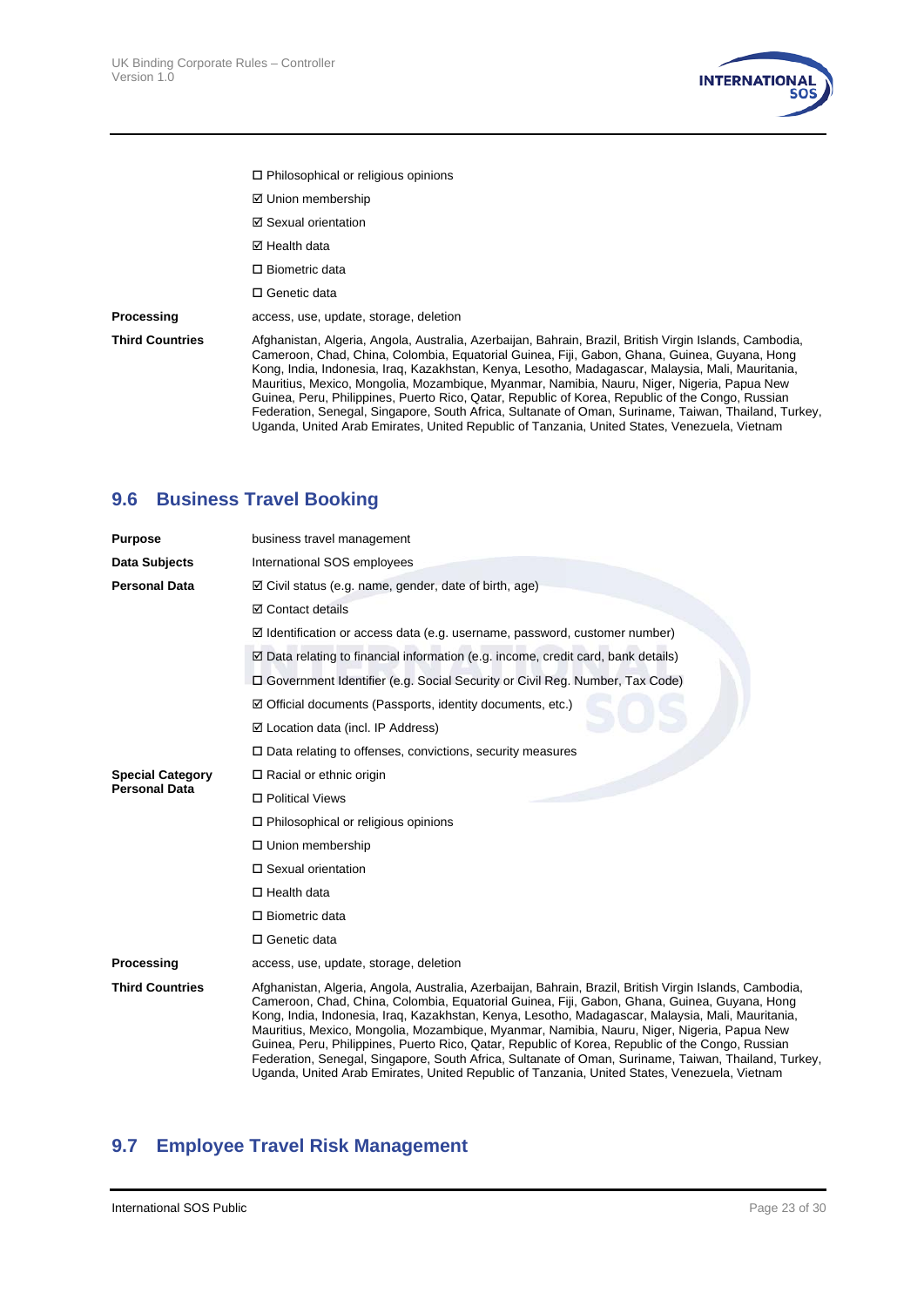

| <b>Purpose</b>          | travel risk management in relation to employees                                                                                                                           |
|-------------------------|---------------------------------------------------------------------------------------------------------------------------------------------------------------------------|
| Data Subjects           | International SOS employees                                                                                                                                               |
| <b>Personal Data</b>    | $\boxtimes$ Civil status (e.g. name, gender, date of birth, age)                                                                                                          |
|                         | <b>⊠</b> Contact details                                                                                                                                                  |
|                         | $\boxtimes$ Identification or access data (e.g. username, password, customer number)                                                                                      |
|                         | $\Box$ Data relating to financial information (e.g. income, credit card, bank details)                                                                                    |
|                         | □ Government Identifier (e.g. Social Security or Civil Reg. Number, Tax Code)                                                                                             |
|                         | $\Box$ Official documents (Passports, identity documents, etc.)                                                                                                           |
|                         | $\boxtimes$ Location data (incl. IP Address)                                                                                                                              |
|                         | $\Box$ Data relating to offenses, convictions, security measures                                                                                                          |
| <b>Special Category</b> | $\Box$ Racial or ethnic origin                                                                                                                                            |
| <b>Personal Data</b>    | □ Political Views                                                                                                                                                         |
|                         | $\Box$ Philosophical or religious opinions                                                                                                                                |
|                         | $\Box$ Union membership                                                                                                                                                   |
|                         | $\Box$ Sexual orientation                                                                                                                                                 |
|                         | $\Box$ Health data                                                                                                                                                        |
|                         | $\Box$ Biometric data                                                                                                                                                     |
|                         | □ Genetic data                                                                                                                                                            |
| Processing              | capture, access, use, update, storage, deletion                                                                                                                           |
| <b>Third Countries</b>  | Australia, China, Hong Kong, India, Indonesia, Malaysia, Philippines, Russia, Singapore, South Africa,<br>Taiwan, Thailand, United Arab Emirates, United States, Vietnam. |
|                         |                                                                                                                                                                           |

# **9.8 Assistance App**

| <b>Purpose</b>          | allowing users to share their location, receive automated alerts and access advice and assistance<br>services |
|-------------------------|---------------------------------------------------------------------------------------------------------------|
| Data Subjects           | Employees of subscribing organisations, including International SOS employees and individual users            |
| <b>Personal Data</b>    | ☑ Civil status (e.g. name, gender, date of birth, age)                                                        |
|                         | <b>☑</b> Contact details                                                                                      |
|                         | $\boxtimes$ Identification or access data (e.g. username, password, customer number)                          |
|                         | $\Box$ Data relating to financial information (e.g. income, credit card, bank details)                        |
|                         | □ Government Identifier (e.g. Social Security or Civil Reg. Number, Tax Code)                                 |
|                         | $\Box$ Official documents (Passports, identity documents, etc.)                                               |
|                         | $\boxtimes$ Location data (incl. IP Address)                                                                  |
|                         | $\square$ Data relating to offenses, convictions, security measures                                           |
| <b>Special Category</b> | $\Box$ Racial or ethnic origin                                                                                |
| <b>Personal Data</b>    | □ Political Views                                                                                             |
|                         | $\Box$ Philosophical or religious opinions                                                                    |
|                         | $\Box$ Union membership                                                                                       |
|                         | $\Box$ Sexual orientation                                                                                     |
|                         | $\Box$ Health data                                                                                            |
|                         | $\Box$ Biometric data                                                                                         |
|                         |                                                                                                               |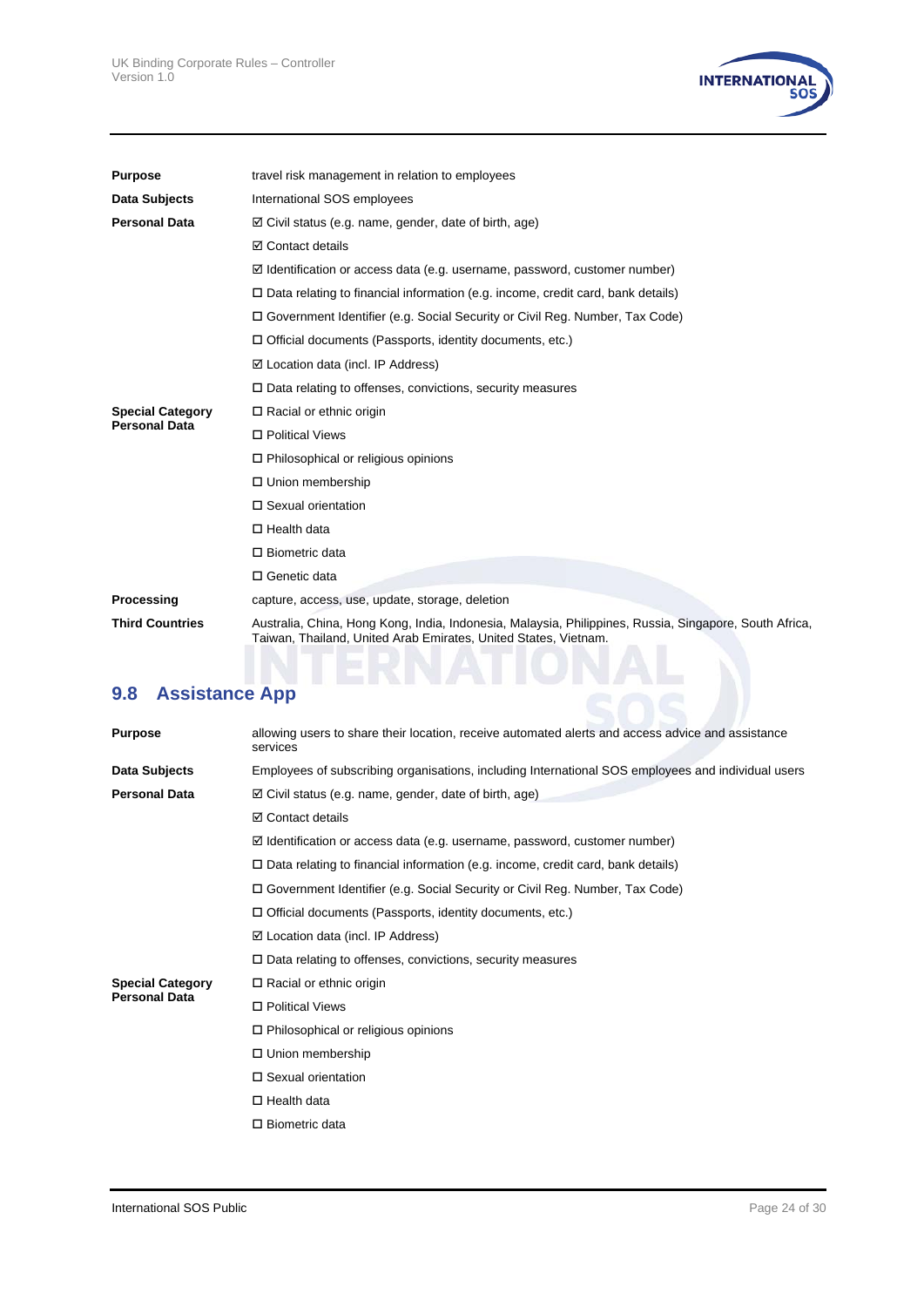

□ Genetic data

**Processing access, use, update, storage, transfer, deletion Third Countries** Australia, China, Hong Kong, India, Indonesia, Malaysia, Philippines, Russia, Singapore, South Africa, Taiwan, Thailand, United Arab Emirates, United States, Vietnam.

#### **9.9 Enterprise Resource Management**

| internal and external recruitment; compensation, benefits and reimbursements; human resources<br>administration and management; career development                                                                                                                                                                                                                                                                                                                                                                                                                                                                                                                                                    |
|-------------------------------------------------------------------------------------------------------------------------------------------------------------------------------------------------------------------------------------------------------------------------------------------------------------------------------------------------------------------------------------------------------------------------------------------------------------------------------------------------------------------------------------------------------------------------------------------------------------------------------------------------------------------------------------------------------|
| internal and external candidates / applicants; International SOS employees                                                                                                                                                                                                                                                                                                                                                                                                                                                                                                                                                                                                                            |
| $\boxtimes$ Civil status (e.g. name, gender, date of birth, age)                                                                                                                                                                                                                                                                                                                                                                                                                                                                                                                                                                                                                                      |
| ☑ Contact details                                                                                                                                                                                                                                                                                                                                                                                                                                                                                                                                                                                                                                                                                     |
| $\boxtimes$ Identification or access data (e.g. username, password, customer number)                                                                                                                                                                                                                                                                                                                                                                                                                                                                                                                                                                                                                  |
| $\boxtimes$ Data relating to financial information (e.g. income, credit card, bank details)                                                                                                                                                                                                                                                                                                                                                                                                                                                                                                                                                                                                           |
| ☑ Government Identifier (e.g. Social Security or Civil Reg. Number, Tax Code)                                                                                                                                                                                                                                                                                                                                                                                                                                                                                                                                                                                                                         |
| $\boxtimes$ Official documents (Passports, identity documents, etc.)                                                                                                                                                                                                                                                                                                                                                                                                                                                                                                                                                                                                                                  |
| $\boxtimes$ Location data (incl. IP Address)                                                                                                                                                                                                                                                                                                                                                                                                                                                                                                                                                                                                                                                          |
| $\Box$ Data relating to offenses, convictions, security measures                                                                                                                                                                                                                                                                                                                                                                                                                                                                                                                                                                                                                                      |
| $\Box$ Racial or ethnic origin                                                                                                                                                                                                                                                                                                                                                                                                                                                                                                                                                                                                                                                                        |
| □ Political Views                                                                                                                                                                                                                                                                                                                                                                                                                                                                                                                                                                                                                                                                                     |
| $\Box$ Philosophical or religious opinions                                                                                                                                                                                                                                                                                                                                                                                                                                                                                                                                                                                                                                                            |
| ☑ Union membership                                                                                                                                                                                                                                                                                                                                                                                                                                                                                                                                                                                                                                                                                    |
| □ Sexual orientation                                                                                                                                                                                                                                                                                                                                                                                                                                                                                                                                                                                                                                                                                  |
| ⊠ Health data                                                                                                                                                                                                                                                                                                                                                                                                                                                                                                                                                                                                                                                                                         |
| $\Box$ Biometric data                                                                                                                                                                                                                                                                                                                                                                                                                                                                                                                                                                                                                                                                                 |
| □ Genetic data                                                                                                                                                                                                                                                                                                                                                                                                                                                                                                                                                                                                                                                                                        |
| access, use, update, storage, deletion                                                                                                                                                                                                                                                                                                                                                                                                                                                                                                                                                                                                                                                                |
| Afghanistan, Algeria, Angola, Australia, Azerbaijan, Bahrain, Brazil, British Virgin Islands, Cambodia,<br>Cameroon, Chad, China, Colombia, Equatorial Guinea, Fiji, Gabon, Ghana, Guinea, Guyana, Hong<br>Kong, India, Indonesia, Irag, Kazakhstan, Kenya, Lesotho, Madagascar, Malaysia, Mali, Mauritania,<br>Mauritius, Mexico, Mongolia, Mozambique, Myanmar, Namibia, Nauru, Niger, Nigeria, Papua New<br>Guinea, Peru, Philippines, Puerto Rico, Qatar, Republic of the Congo, Russian Federation, Senegal,<br>Singapore, South Africa, Sultanate of Oman, Suriname, Taiwan, Thailand, Turkey, Uganda, United Arab<br>Emirates, United Republic of Tanzania, United States, Venezuela, Vietnam. |
|                                                                                                                                                                                                                                                                                                                                                                                                                                                                                                                                                                                                                                                                                                       |

#### **9.10 Sales**

| <b>Purpose</b>       | statistical analysis on client's database; management of prospects' contacts; general customer<br>relationship management; creation/deletion of client's general and financial information. |
|----------------------|---------------------------------------------------------------------------------------------------------------------------------------------------------------------------------------------|
| Data Subjects        | representatives of client and prospective client organisations                                                                                                                              |
| <b>Personal Data</b> | $\boxtimes$ Civil status (e.g. name, gender, date of birth, age)                                                                                                                            |
|                      | <b>☑</b> Contact details                                                                                                                                                                    |
|                      | $\Box$ Identification or access data (e.g. username, password, customer number)                                                                                                             |
|                      | $\Box$ Data relating to financial information (e.g. income, credit card, bank details)                                                                                                      |
|                      | $\Box$ Government Identifier (e.g. Social Security or Civil Reg. Number, Tax Code)                                                                                                          |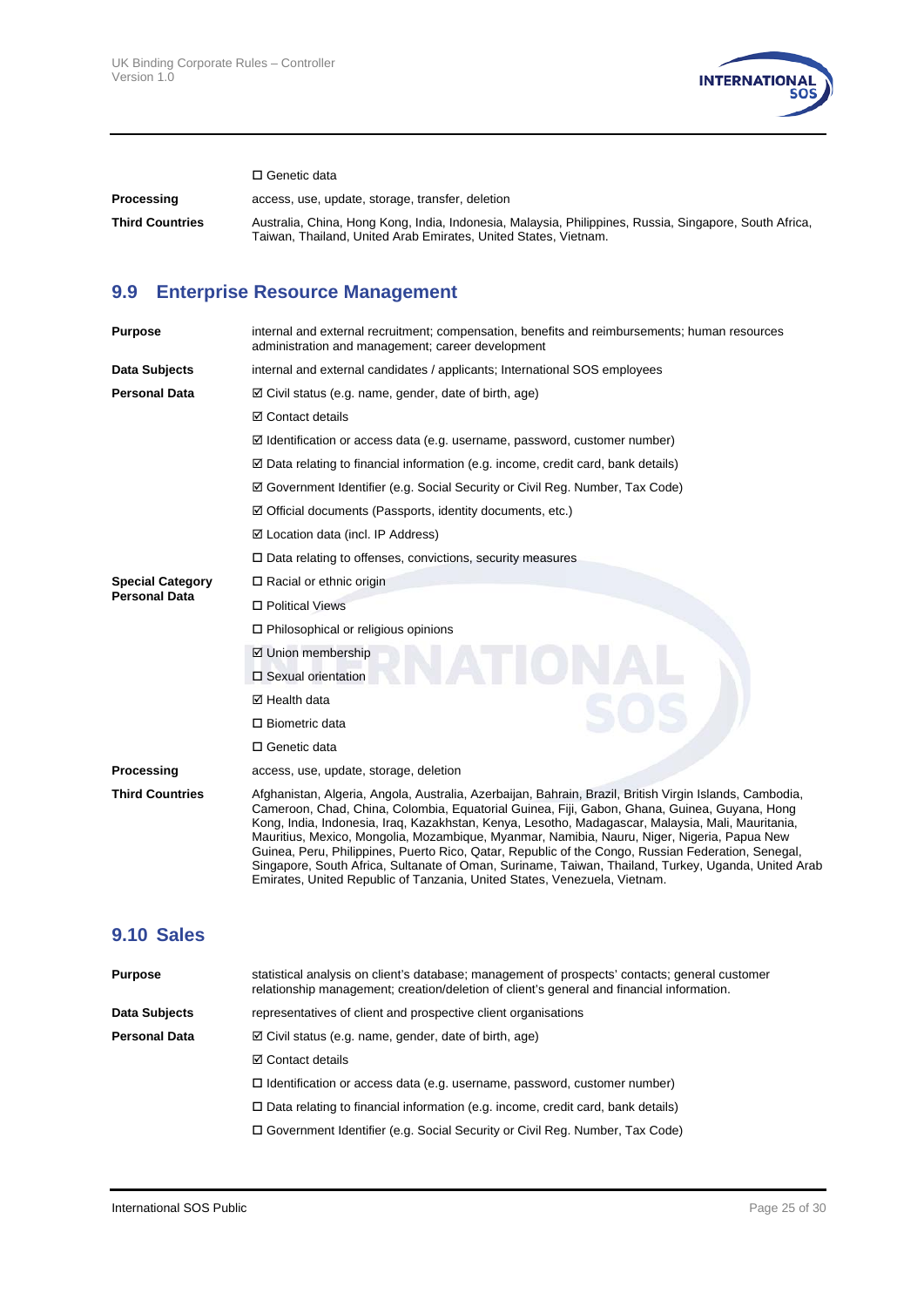

|                                                 | $\Box$ Official documents (Passports, identity documents, etc.)                                                                                                                                                                                                                                                                                                                                                                                                                                                                                                                                                                                                                                                          |
|-------------------------------------------------|--------------------------------------------------------------------------------------------------------------------------------------------------------------------------------------------------------------------------------------------------------------------------------------------------------------------------------------------------------------------------------------------------------------------------------------------------------------------------------------------------------------------------------------------------------------------------------------------------------------------------------------------------------------------------------------------------------------------------|
|                                                 | $\boxtimes$ Location data (incl. IP Address)                                                                                                                                                                                                                                                                                                                                                                                                                                                                                                                                                                                                                                                                             |
|                                                 | $\Box$ Data relating to offenses, convictions, security measures                                                                                                                                                                                                                                                                                                                                                                                                                                                                                                                                                                                                                                                         |
| <b>Special Category</b><br><b>Personal Data</b> | $\Box$ Racial or ethnic origin                                                                                                                                                                                                                                                                                                                                                                                                                                                                                                                                                                                                                                                                                           |
|                                                 | □ Political Views                                                                                                                                                                                                                                                                                                                                                                                                                                                                                                                                                                                                                                                                                                        |
|                                                 | $\Box$ Philosophical or religious opinions                                                                                                                                                                                                                                                                                                                                                                                                                                                                                                                                                                                                                                                                               |
|                                                 | □ Union membership                                                                                                                                                                                                                                                                                                                                                                                                                                                                                                                                                                                                                                                                                                       |
|                                                 | □ Sexual orientation                                                                                                                                                                                                                                                                                                                                                                                                                                                                                                                                                                                                                                                                                                     |
|                                                 | $\Box$ Health data                                                                                                                                                                                                                                                                                                                                                                                                                                                                                                                                                                                                                                                                                                       |
|                                                 | $\Box$ Biometric data                                                                                                                                                                                                                                                                                                                                                                                                                                                                                                                                                                                                                                                                                                    |
|                                                 | $\Box$ Genetic data                                                                                                                                                                                                                                                                                                                                                                                                                                                                                                                                                                                                                                                                                                      |
| Processing                                      | access, use, update, storage, deletion                                                                                                                                                                                                                                                                                                                                                                                                                                                                                                                                                                                                                                                                                   |
| <b>Third Countries</b>                          | Afghanistan, Algeria, Angola, Australia, Azerbaijan, Bahrain, Brazil, British Virgin Islands, Cambodia,<br>Cameroon, Chad, China, Colombia, Equatorial Guinea, Fiji, Gabon, Ghana, Guinea, Guyana, Hong<br>Kong, India, Indonesia, Irag, Kazakhstan, Kenya, Lesotho, Madagascar, Malaysia, Mali, Mauritania,<br>Mauritius, Mexico, Mongolia, Mozambique, Myanmar, Namibia, Nauru, Niger, Nigeria, Papua New<br>Guinea, Peru, Philippines, Puerto Rico, Qatar, Republic of Korea, Republic of the Congo, Russian<br>Federation, Senegal, Singapore, South Africa, Sultanate of Oman, Suriname, Taiwan, Thailand, Turkey,<br>Uganda, United Arab Emirates, United Republic of Tanzania, United States, Venezuela, Vietnam. |

# **9.11 Marketing**

| <b>Purpose</b>          | business-to-business marketing of products and services.                                                                                                                                                                                                                                                                                                                                                                                                                                                        |  |  |
|-------------------------|-----------------------------------------------------------------------------------------------------------------------------------------------------------------------------------------------------------------------------------------------------------------------------------------------------------------------------------------------------------------------------------------------------------------------------------------------------------------------------------------------------------------|--|--|
| Data Subjects           | representatives of client and prospective client organisations                                                                                                                                                                                                                                                                                                                                                                                                                                                  |  |  |
| <b>Personal Data</b>    | $\boxtimes$ Civil status (e.g. name, gender, date of birth, age)                                                                                                                                                                                                                                                                                                                                                                                                                                                |  |  |
|                         | <b>☑</b> Contact details                                                                                                                                                                                                                                                                                                                                                                                                                                                                                        |  |  |
|                         | $\boxtimes$ Identification or access data (e.g. username, password, customer number)                                                                                                                                                                                                                                                                                                                                                                                                                            |  |  |
|                         | $\Box$ Data relating to financial information (e.g. income, credit card, bank details)                                                                                                                                                                                                                                                                                                                                                                                                                          |  |  |
|                         | □ Government Identifier (e.g. Social Security or Civil Reg. Number, Tax Code)                                                                                                                                                                                                                                                                                                                                                                                                                                   |  |  |
|                         | $\Box$ Official documents (Passports, identity documents, etc.)                                                                                                                                                                                                                                                                                                                                                                                                                                                 |  |  |
|                         | $\boxtimes$ Location data (incl. IP Address)                                                                                                                                                                                                                                                                                                                                                                                                                                                                    |  |  |
|                         | $\Box$ Data relating to offenses, convictions, security measures                                                                                                                                                                                                                                                                                                                                                                                                                                                |  |  |
| <b>Special Category</b> | $\Box$ Racial or ethnic origin                                                                                                                                                                                                                                                                                                                                                                                                                                                                                  |  |  |
| <b>Personal Data</b>    | □ Political Views                                                                                                                                                                                                                                                                                                                                                                                                                                                                                               |  |  |
|                         | $\Box$ Philosophical or religious opinions                                                                                                                                                                                                                                                                                                                                                                                                                                                                      |  |  |
|                         | □ Union membership                                                                                                                                                                                                                                                                                                                                                                                                                                                                                              |  |  |
|                         | $\Box$ Sexual orientation                                                                                                                                                                                                                                                                                                                                                                                                                                                                                       |  |  |
|                         | $\Box$ Health data                                                                                                                                                                                                                                                                                                                                                                                                                                                                                              |  |  |
|                         | $\Box$ Biometric data                                                                                                                                                                                                                                                                                                                                                                                                                                                                                           |  |  |
|                         | □ Genetic data                                                                                                                                                                                                                                                                                                                                                                                                                                                                                                  |  |  |
| Processing              | access, use, update, storage, deletion                                                                                                                                                                                                                                                                                                                                                                                                                                                                          |  |  |
| <b>Third Countries</b>  | Afghanistan, Algeria, Angola, Australia, Azerbaijan, Bahrain, Brazil, British Virgin Islands, Cambodia,<br>Cameroon, Chad, China, Colombia, Equatorial Guinea, Fiji, Gabon, Ghana, Guinea, Guyana, Hong<br>Kong, India, Indonesia, Iraq, Kazakhstan, Kenya, Lesotho, Madagascar, Malaysia, Mali, Mauritania,<br>Mauritius, Mexico, Mongolia, Mozambique, Myanmar, Namibia, Nauru, Niger, Nigeria, Papua New<br>Guinea, Peru, Philippines, Puerto Rico, Qatar, Republic of Korea, Republic of the Congo, Russian |  |  |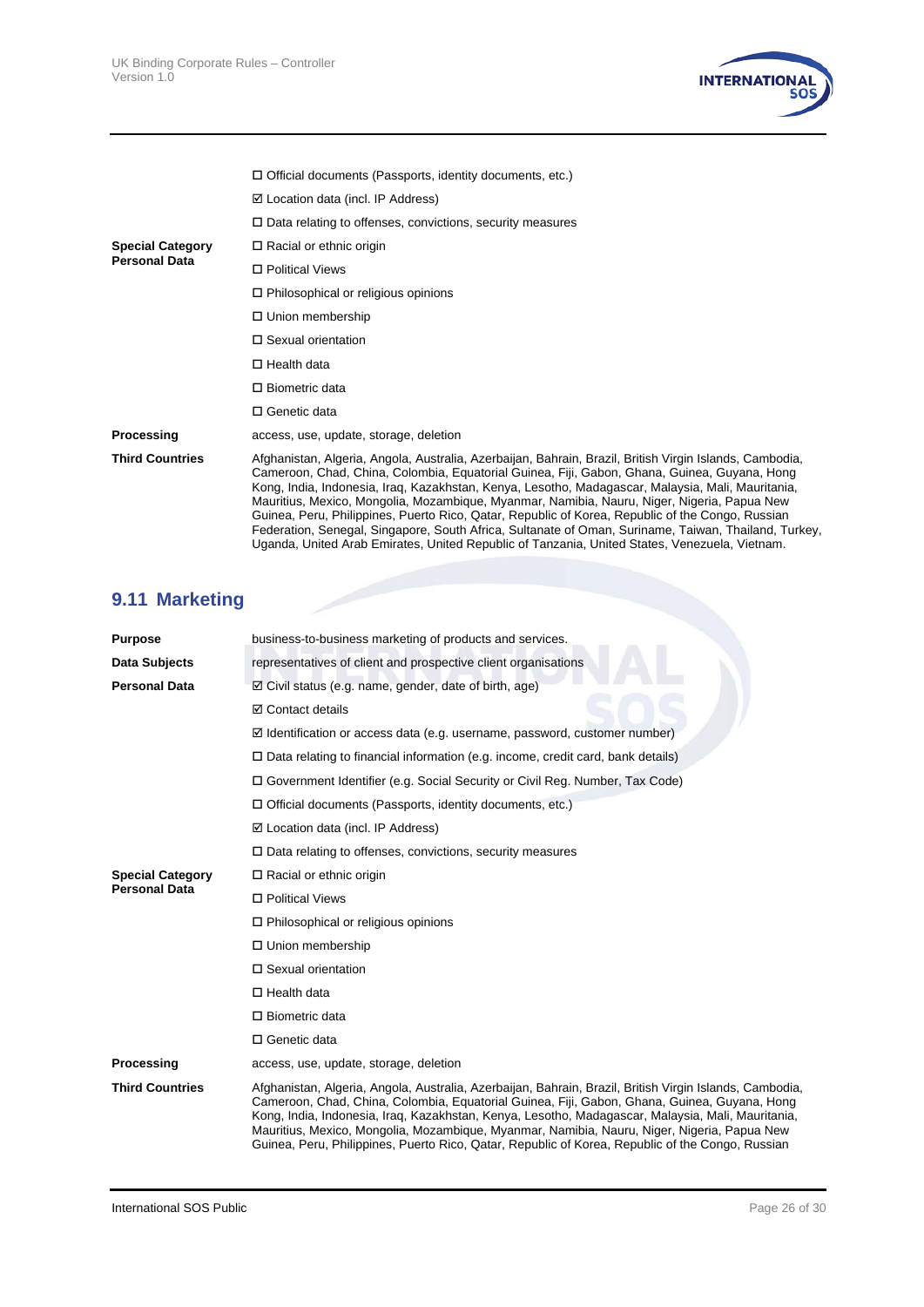

Federation, Senegal, Singapore, South Africa, Sultanate of Oman, Suriname, Taiwan, Thailand, Turkey, Uganda, United Arab Emirates, United Republic of Tanzania, United States, Venezuela, Vietnam.

# **9.12 Claims and Accounting**

| <b>Purpose</b>                                  | Processing of claims and settlement of invoices.                                                                                                                                                                                                                                                                                                                                                                                                                                                                                                                                                                                                                                                                       |  |  |  |
|-------------------------------------------------|------------------------------------------------------------------------------------------------------------------------------------------------------------------------------------------------------------------------------------------------------------------------------------------------------------------------------------------------------------------------------------------------------------------------------------------------------------------------------------------------------------------------------------------------------------------------------------------------------------------------------------------------------------------------------------------------------------------------|--|--|--|
| Data Subjects                                   | Individual providers and representatives or employees of providers; representatives and employees of<br>subscribing organisations; International SOS employees; individual beneficiaries of services.                                                                                                                                                                                                                                                                                                                                                                                                                                                                                                                  |  |  |  |
| <b>Personal Data</b>                            | $\boxtimes$ Civil status (e.g. name, gender, date of birth, age)                                                                                                                                                                                                                                                                                                                                                                                                                                                                                                                                                                                                                                                       |  |  |  |
|                                                 | $\Box$ Contact details                                                                                                                                                                                                                                                                                                                                                                                                                                                                                                                                                                                                                                                                                                 |  |  |  |
|                                                 | $\Box$ Identification or access data (e.g. username, password, customer number)                                                                                                                                                                                                                                                                                                                                                                                                                                                                                                                                                                                                                                        |  |  |  |
|                                                 | $\boxtimes$ Data relating to financial information (e.g. income, credit card, bank details)                                                                                                                                                                                                                                                                                                                                                                                                                                                                                                                                                                                                                            |  |  |  |
|                                                 | □ Government Identifier (e.g. Social Security or Civil Reg. Number, Tax Code)                                                                                                                                                                                                                                                                                                                                                                                                                                                                                                                                                                                                                                          |  |  |  |
|                                                 | $\Box$ Official documents (Passports, identity documents, etc.)                                                                                                                                                                                                                                                                                                                                                                                                                                                                                                                                                                                                                                                        |  |  |  |
|                                                 | $\boxtimes$ Location data (incl. IP Address)                                                                                                                                                                                                                                                                                                                                                                                                                                                                                                                                                                                                                                                                           |  |  |  |
|                                                 | $\Box$ Data relating to offenses, convictions, security measures                                                                                                                                                                                                                                                                                                                                                                                                                                                                                                                                                                                                                                                       |  |  |  |
| <b>Special Category</b><br><b>Personal Data</b> | $\Box$ Racial or ethnic origin                                                                                                                                                                                                                                                                                                                                                                                                                                                                                                                                                                                                                                                                                         |  |  |  |
|                                                 | □ Political Views                                                                                                                                                                                                                                                                                                                                                                                                                                                                                                                                                                                                                                                                                                      |  |  |  |
|                                                 | $\Box$ Philosophical or religious opinions                                                                                                                                                                                                                                                                                                                                                                                                                                                                                                                                                                                                                                                                             |  |  |  |
|                                                 | □Ø Union membership                                                                                                                                                                                                                                                                                                                                                                                                                                                                                                                                                                                                                                                                                                    |  |  |  |
|                                                 | $\Box$ Sexual orientation                                                                                                                                                                                                                                                                                                                                                                                                                                                                                                                                                                                                                                                                                              |  |  |  |
|                                                 | $\Box$ Health data                                                                                                                                                                                                                                                                                                                                                                                                                                                                                                                                                                                                                                                                                                     |  |  |  |
|                                                 | $\Box$ Biometric data                                                                                                                                                                                                                                                                                                                                                                                                                                                                                                                                                                                                                                                                                                  |  |  |  |
|                                                 | □ Genetic data                                                                                                                                                                                                                                                                                                                                                                                                                                                                                                                                                                                                                                                                                                         |  |  |  |
| Processing                                      | capture, access, use, update, storage, transfer, deletion                                                                                                                                                                                                                                                                                                                                                                                                                                                                                                                                                                                                                                                              |  |  |  |
| <b>Third Countries</b>                          | Afghanistan, Algeria, Angola, Australia, Azerbaijan, Bahrain, Brazil, British Virgin Islands, Cambodia,<br>Cameroon, Chad, China, Colombia, Equatorial Guinea, Fiji, Gabon, Ghana, Guinea, Guyana, Hong<br>Kong, India, Indonesia, Irag, Kazakhstan, Kenya, Lesotho, Madagascar, Malaysia, Mali, Mauritania,<br>Mauritius, Mexico, Mongolia, Mozambique, Myanmar, Namibia, Nauru, Niger, Nigeria, Papua New<br>Guinea, Peru, Philippines, Puerto Rico, Qatar, Republic of Korea, Republic of the Congo, Russian<br>Federation, Senegal, Singapore, South Africa, Sultanate of Oman, Suriname, Taiwan, Thailand, Turkey<br>Uganda, United Arab Emirates, United Republic of Tanzania, United States, Venezuela, Vietnam |  |  |  |

## **9.13 Billing**

| <b>Purpose</b>       | Invoicing for services rendered                                                                    |
|----------------------|----------------------------------------------------------------------------------------------------|
| Data Subjects        | Employees of subscribing organisations, including International SOS employees and individual users |
| <b>Personal Data</b> | $\boxtimes$ Civil status (e.g. name, gender, date of birth, age)                                   |
|                      | $\Box$ Contact details                                                                             |
|                      | $\Box$ Identification or access data (e.g. username, password, customer number)                    |
|                      | $\Box$ Data relating to financial information (e.g. income, credit card, bank details)             |
|                      | □ Government Identifier (e.g. Social Security or Civil Reg. Number, Tax Code)                      |
|                      | $\Box$ Official documents (Passports, identity documents, etc.)                                    |
|                      | $\boxtimes$ Location data (incl. IP Address)                                                       |
|                      | $\Box$ Data relating to offenses, convictions, security measures                                   |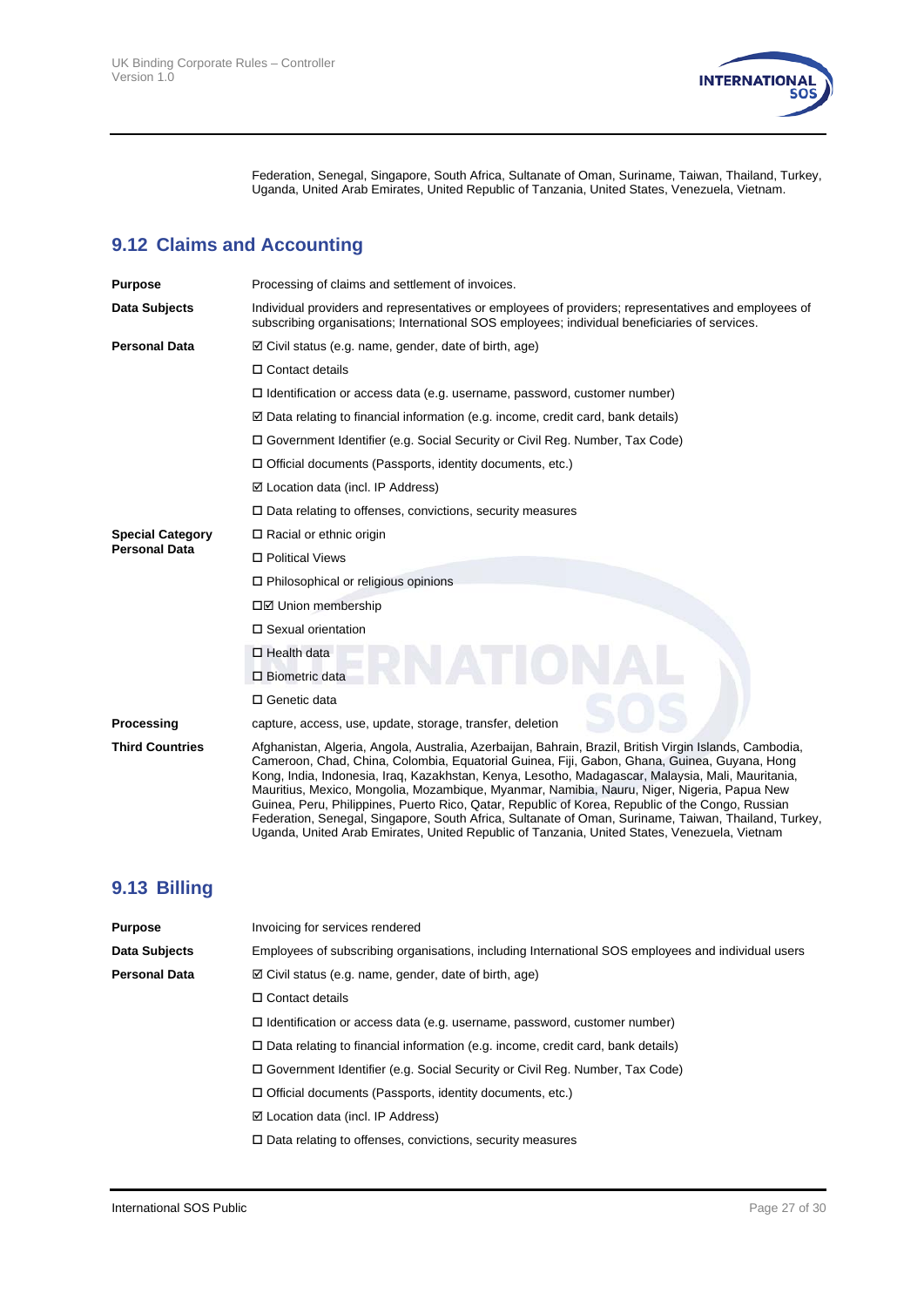

| <b>Special Category</b><br><b>Personal Data</b> | $\Box$ Racial or ethnic origin                                                                                                                                                                                                                                                                                                                                                                                                                                                                                                                                                                                                                                                                                           |
|-------------------------------------------------|--------------------------------------------------------------------------------------------------------------------------------------------------------------------------------------------------------------------------------------------------------------------------------------------------------------------------------------------------------------------------------------------------------------------------------------------------------------------------------------------------------------------------------------------------------------------------------------------------------------------------------------------------------------------------------------------------------------------------|
|                                                 | □ Political Views                                                                                                                                                                                                                                                                                                                                                                                                                                                                                                                                                                                                                                                                                                        |
|                                                 | $\Box$ Philosophical or religious opinions                                                                                                                                                                                                                                                                                                                                                                                                                                                                                                                                                                                                                                                                               |
|                                                 | $\Box$ Union membership                                                                                                                                                                                                                                                                                                                                                                                                                                                                                                                                                                                                                                                                                                  |
|                                                 | $\Box$ Sexual orientation                                                                                                                                                                                                                                                                                                                                                                                                                                                                                                                                                                                                                                                                                                |
|                                                 | ⊠ Health data                                                                                                                                                                                                                                                                                                                                                                                                                                                                                                                                                                                                                                                                                                            |
|                                                 | $\Box$ Biometric data                                                                                                                                                                                                                                                                                                                                                                                                                                                                                                                                                                                                                                                                                                    |
|                                                 | □ Genetic data                                                                                                                                                                                                                                                                                                                                                                                                                                                                                                                                                                                                                                                                                                           |
| Processing                                      | access, use, update, storage, deletion                                                                                                                                                                                                                                                                                                                                                                                                                                                                                                                                                                                                                                                                                   |
| <b>Third Countries</b>                          | Afghanistan, Algeria, Angola, Australia, Azerbaijan, Bahrain, Brazil, British Virgin Islands, Cambodia,<br>Cameroon, Chad, China, Colombia, Equatorial Guinea, Fiji, Gabon, Ghana, Guinea, Guyana, Hong<br>Kong, India, Indonesia, Iraq, Kazakhstan, Kenya, Lesotho, Madagascar, Malaysia, Mali, Mauritania,<br>Mauritius, Mexico, Mongolia, Mozambique, Myanmar, Namibia, Nauru, Niger, Nigeria, Papua New<br>Guinea, Peru, Philippines, Puerto Rico, Qatar, Republic of Korea, Republic of the Congo, Russian<br>Federation, Senegal, Singapore, South Africa, Sultanate of Oman, Suriname, Taiwan, Thailand, Turkey,<br>Uganda, United Arab Emirates, United Republic of Tanzania, United States, Venezuela, Vietnam. |

# **9.14 Reporting and Analysis**

| <b>Purpose</b>          | Understand performance and improve business processes. Forecasting and budget planning.                                                                                                                                                                                                                                                                                                                                                                                                                                                                                                                                                                                                                                  |  |  |
|-------------------------|--------------------------------------------------------------------------------------------------------------------------------------------------------------------------------------------------------------------------------------------------------------------------------------------------------------------------------------------------------------------------------------------------------------------------------------------------------------------------------------------------------------------------------------------------------------------------------------------------------------------------------------------------------------------------------------------------------------------------|--|--|
| Data Subjects           | Employees of subscribing organisations and individuals; International SOS employees                                                                                                                                                                                                                                                                                                                                                                                                                                                                                                                                                                                                                                      |  |  |
| <b>Personal Data</b>    | $\boxtimes$ Civil status (e.g. name, gender, date of birth, age)                                                                                                                                                                                                                                                                                                                                                                                                                                                                                                                                                                                                                                                         |  |  |
|                         | $\Box$ Contact details                                                                                                                                                                                                                                                                                                                                                                                                                                                                                                                                                                                                                                                                                                   |  |  |
|                         | ☑ Identification or access data (e.g. username, password, customer number)                                                                                                                                                                                                                                                                                                                                                                                                                                                                                                                                                                                                                                               |  |  |
|                         | $\boxtimes$ Data relating to financial information (e.g. income, credit card, bank details)                                                                                                                                                                                                                                                                                                                                                                                                                                                                                                                                                                                                                              |  |  |
|                         | □ Government Identifier (e.g. Social Security or Civil Reg. Number, Tax Code)                                                                                                                                                                                                                                                                                                                                                                                                                                                                                                                                                                                                                                            |  |  |
|                         | $\Box$ Official documents (Passports, identity documents, etc.)                                                                                                                                                                                                                                                                                                                                                                                                                                                                                                                                                                                                                                                          |  |  |
|                         | $\boxtimes$ Location data (incl. IP Address)                                                                                                                                                                                                                                                                                                                                                                                                                                                                                                                                                                                                                                                                             |  |  |
|                         | $\Box$ Data relating to offenses, convictions, security measures                                                                                                                                                                                                                                                                                                                                                                                                                                                                                                                                                                                                                                                         |  |  |
| <b>Special Category</b> | □ Racial or ethnic origin                                                                                                                                                                                                                                                                                                                                                                                                                                                                                                                                                                                                                                                                                                |  |  |
| <b>Personal Data</b>    | □ Political Views                                                                                                                                                                                                                                                                                                                                                                                                                                                                                                                                                                                                                                                                                                        |  |  |
|                         | $\Box$ Philosophical or religious opinions                                                                                                                                                                                                                                                                                                                                                                                                                                                                                                                                                                                                                                                                               |  |  |
|                         | □ Union membership                                                                                                                                                                                                                                                                                                                                                                                                                                                                                                                                                                                                                                                                                                       |  |  |
|                         | □ Sexual orientation                                                                                                                                                                                                                                                                                                                                                                                                                                                                                                                                                                                                                                                                                                     |  |  |
|                         | $\Box$ Health data                                                                                                                                                                                                                                                                                                                                                                                                                                                                                                                                                                                                                                                                                                       |  |  |
|                         | $\Box$ Biometric data                                                                                                                                                                                                                                                                                                                                                                                                                                                                                                                                                                                                                                                                                                    |  |  |
|                         | □ Genetic data                                                                                                                                                                                                                                                                                                                                                                                                                                                                                                                                                                                                                                                                                                           |  |  |
| Processing              | access, use, update, storage, deletion                                                                                                                                                                                                                                                                                                                                                                                                                                                                                                                                                                                                                                                                                   |  |  |
| <b>Third Countries</b>  | Afghanistan, Algeria, Angola, Australia, Azerbaijan, Bahrain, Brazil, British Virgin Islands, Cambodia,<br>Cameroon, Chad, China, Colombia, Equatorial Guinea, Fiji, Gabon, Ghana, Guinea, Guyana, Hong<br>Kong, India, Indonesia, Irag, Kazakhstan, Kenya, Lesotho, Madagascar, Malaysia, Mali, Mauritania,<br>Mauritius, Mexico, Mongolia, Mozambique, Myanmar, Namibia, Nauru, Niger, Nigeria, Papua New<br>Guinea, Peru, Philippines, Puerto Rico, Qatar, Republic of Korea, Republic of the Congo, Russian<br>Federation, Senegal, Singapore, South Africa, Sultanate of Oman, Suriname, Taiwan, Thailand, Turkey,<br>Uganda, United Arab Emirates, United Republic of Tanzania, United States, Venezuela, Vietnam. |  |  |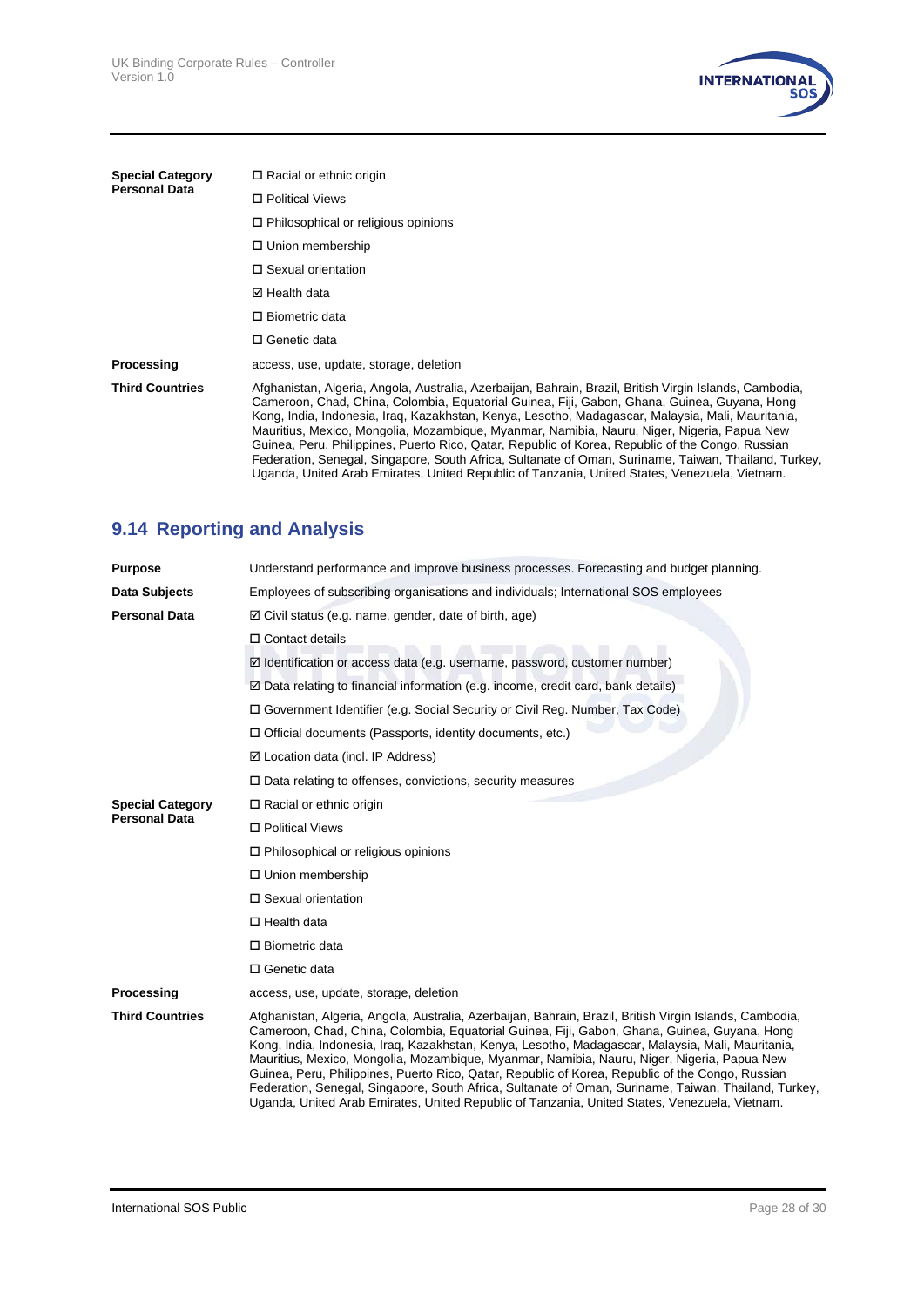

# <span id="page-28-0"></span>**10 APPENDIX 3: MEMBERS (AND THEIR REPRESENTATIVES)**

#### **10.1 Company Structure**

International SOS is the worldwide registered trademark for the diverse group of companies operating under the International SOS trademark umbrella. The parent holding company is **AEA International Holdings, Pte. Ltd.** (331 north Bridge Road, 17-00 Odeon Towers, 188720 Singapore) which is incorporated in Singapore and operates under Singapore law.

AEA International Holdings Pte. Ltd. has subsidiary companies around the globe. These operating companies provide medical assistance, security, evacuation, travel and consulting services. In order to comply with applicable local laws, these services are provided through many locally incorporated subsidiary companies and subcontracted affiliates and partners, including hospitals and clinics, serving the needs of International SOS customers in 90 countries.

#### **10.2 Responsible Member (UK)**

#### **International SOS Assistance UK Limited**

Chiswick Park (Building 4), 566 Chiswick High Road, London, W4 5YE, United Kingdom Company number 01908770

#### **10.3 Data Protection Officers**

10.3.1 Group Chief Data Protection Officer Greg Tanner, [dpo@internationalsos.com](mailto:dpo@internationalsos.com)

(AEA International Holdings Pte. Ltd., Singapore)

<span id="page-28-1"></span>10.3.2 Data Protection Officer, Europe Katrin Maeurich, [dpo.europe@internationalsos.com](mailto:dpo.europe@internationalsos.com) (International SOS Assistance UK Limited)

#### **10.4 Exporters**

| Legal Entit |  |
|-------------|--|
|-------------|--|

[dpo@internationalsos.com](mailto:dpo@internationalsos.com)

To obtain details of a specific legal entity, please email

#### **Legal Entity Country Representative**

United Kingdom To obtain details of representative for a legal entity and how to contact them, please email [dpo@internationalsos.com](mailto:dpo@internationalsos.com)

#### **10.5 Importers**

Angola

#### Legal Entity **Country Representative**

Afghanistan To obtain details of representative for a legal entity and how to contact them please email Algeria [dpo@internationalsos.com](mailto:dpo@internationalsos.com)